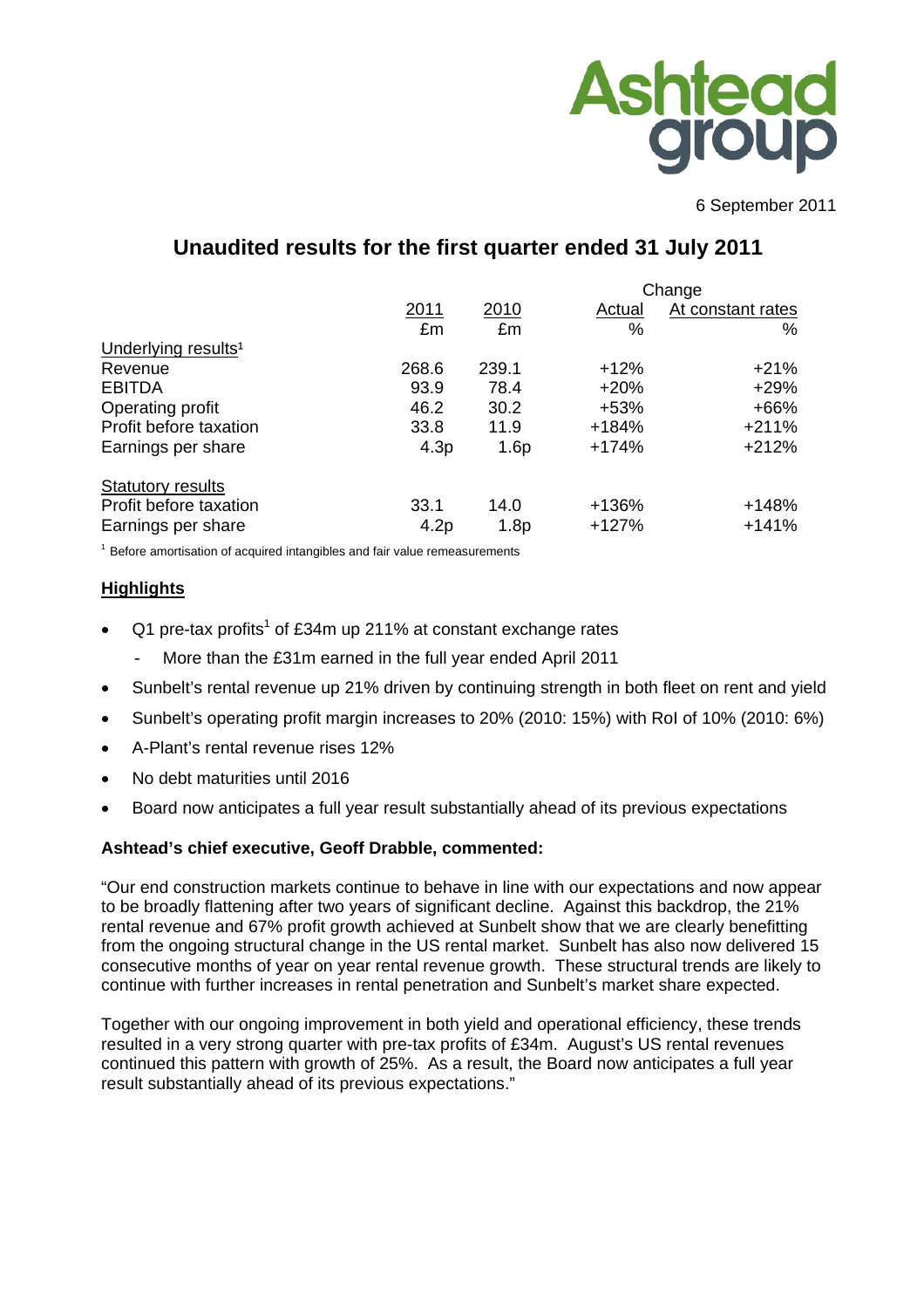Contacts:

Geoff Drabble Chief executive

Geon Drappie Criter executive<br>
Ian Robson Finance director Theory<br>
Brian Hudspith Maitland Maitland +44 (0)20 7379 5151 +44 (0)20 7379 5151

Geoff Drabble and Ian Robson will host a meeting with equity analysts to discuss the first quarter results and outlook at 8.30am on Tuesday 6 September at the offices of UBS at 100 Liverpool Street, London, EC2M 2RH. The meeting will be webcast live for the information of shareholders and investors via the Company's website at [www.ashtead-group.com](http://www.ashtead-group.com/) and there will also be a replay available via the website from shortly after the meeting concludes. There will, as usual, also be a separate call for bondholders which will be held at 4.00pm UK time (11.00am EST). Analysts and bondholders have already been invited to these meetings but any eligible person not holding an invitation should contact Astrid Wright at Maitland on +44 207 379 5151.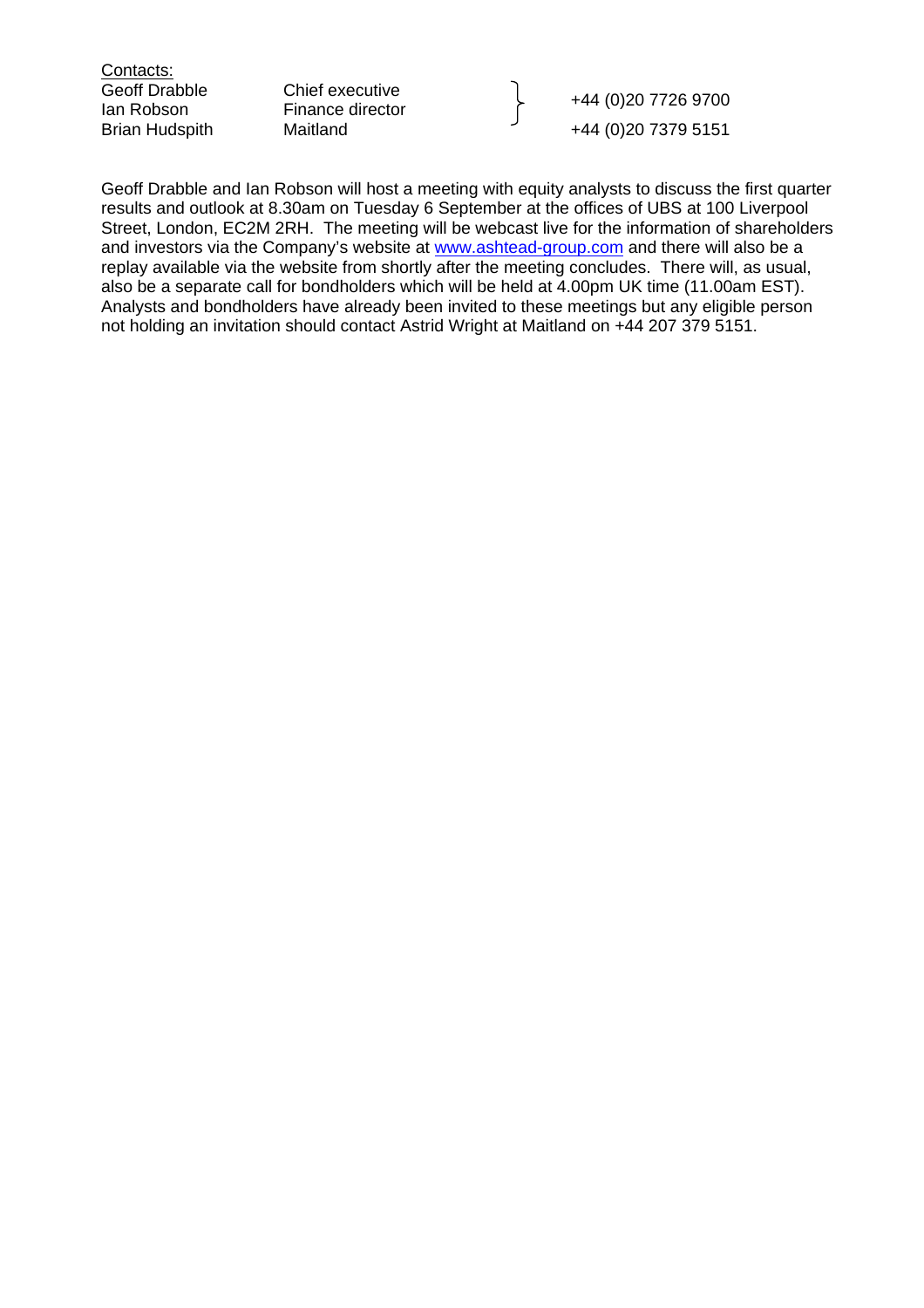## **Trading results**

|                                                      |       | Revenue      |              | EBITDA      | Operating profit |        |
|------------------------------------------------------|-------|--------------|--------------|-------------|------------------|--------|
|                                                      | 2011  | 2010         | 2011         | 2010        | 2011             | 2010   |
| Sunbelt in \$m                                       | 361.1 | 297.3        | <u>134.6</u> | 100.8       | <u>73.9</u>      | 44.2   |
| Sunbelt in £m                                        | 222.5 | 199.4        | 82.9         | 67.6        | 45.6             | 29.7   |
| A-Plant                                              | 46.1  | 39.7         | 12.6         | 12.3        | 2.3              | 2.0    |
| Group central costs                                  |       |              | (1.6)        | (1.5)       | (1.7)            | (1.5)  |
|                                                      | 268.6 | <u>239.1</u> | 93.9         | <u>78.4</u> | 46.2             | 30.2   |
| Net financing costs                                  |       |              |              |             | (12.4)           | (18.3) |
| Profit before tax, remeasurements and amortisation   |       |              |              |             | 33.8             | 11.9   |
| Fair value remeasurements                            |       |              |              |             |                  | 2.5    |
| Amortisation                                         |       |              |              |             | (0.7)            | (0.4)  |
| Profit before taxation                               |       |              |              |             | 33.1             | 14.0   |
| <b>Taxation</b>                                      |       |              |              |             | <u>(12.4)</u>    | (4.9)  |
| Profit attributable to equity holders of the Company |       |              |              |             | 20.7             | 9.1    |
| <b>Margins</b>                                       |       |              |              |             |                  |        |
| <b>Sunbelt</b>                                       |       |              | 37.3%        | 33.9%       | 20.5%            | 14.9%  |
| A-Plant                                              |       |              | 27.3%        | 31.0%       | 5.0%             | 5.1%   |
| Group                                                |       |              | 34.9%        | 32.8%       | 17.2%            | 12.6%  |

First quarter results reflect continued improvement in the US with Sunbelt's rental revenue growing 21% to \$328m (2010: \$271m). This comprised a 10% volume increase in fleet on rent, 7% higher yield and a first-time contribution from Empire Scaffold. In the UK, A-Plant's first quarter rental revenue grew by 12% to £42m (2010: £38m) including 3% growth in average fleet on rent and 5% yield improvement.

Total revenue growth for the Group of 21% at constant rates (12% at actual rates) also included higher used equipment sales revenue of £14m (2010: £9m) as we increased capital expenditure and hence sold more used equipment.

Costs remained under close control with the reported growth in staff costs being due principally to the first time inclusion of Empire. Consequently, Sunbelt's EBITDA increased by \$34m or 76% of the net \$45m increase in Q1 rental revenue as adjusted to exclude the \$12m first time impact of Empire's largely pass-through erection and dismantling labour recovery billings. This high "drop through" demonstrates the benefits of the significant operational gearing in the business.

Group pre-tax profit before amortisation of acquired intangibles and fair value remeasurements grew to £34m, 2.8 times greater than 2010's £12m. This reflected the operating profit growth and lower net financing costs of £12m (2010: £18m), mainly as a result of the benefits of the debt refinancing undertaken in the fourth quarter of 2010/11.

After £1m of intangible amortisation, the statutory profit before tax was £33m (2010: £14m). The effective tax rate on the underlying pre-tax profit was 37% (2010: 35%). Underlying earnings per share grew 174% to 4.3p (2010: 1.6p) whilst basic earnings per share were 4.2p (2010: 1.8p).

#### **Capital expenditure**

Capital expenditure this year will, as usual, be concentrated in the first, second and fourth quarters of the year as we maximise expenditure for the seasonally stronger summer months. Accordingly Q1 expenditure was £156m gross and £140m net of disposal proceeds (2010: £51m gross and £41m net). As a result the average age of the Group's rental fleet at 31 July 2011 was 40 months (2010: 44 months)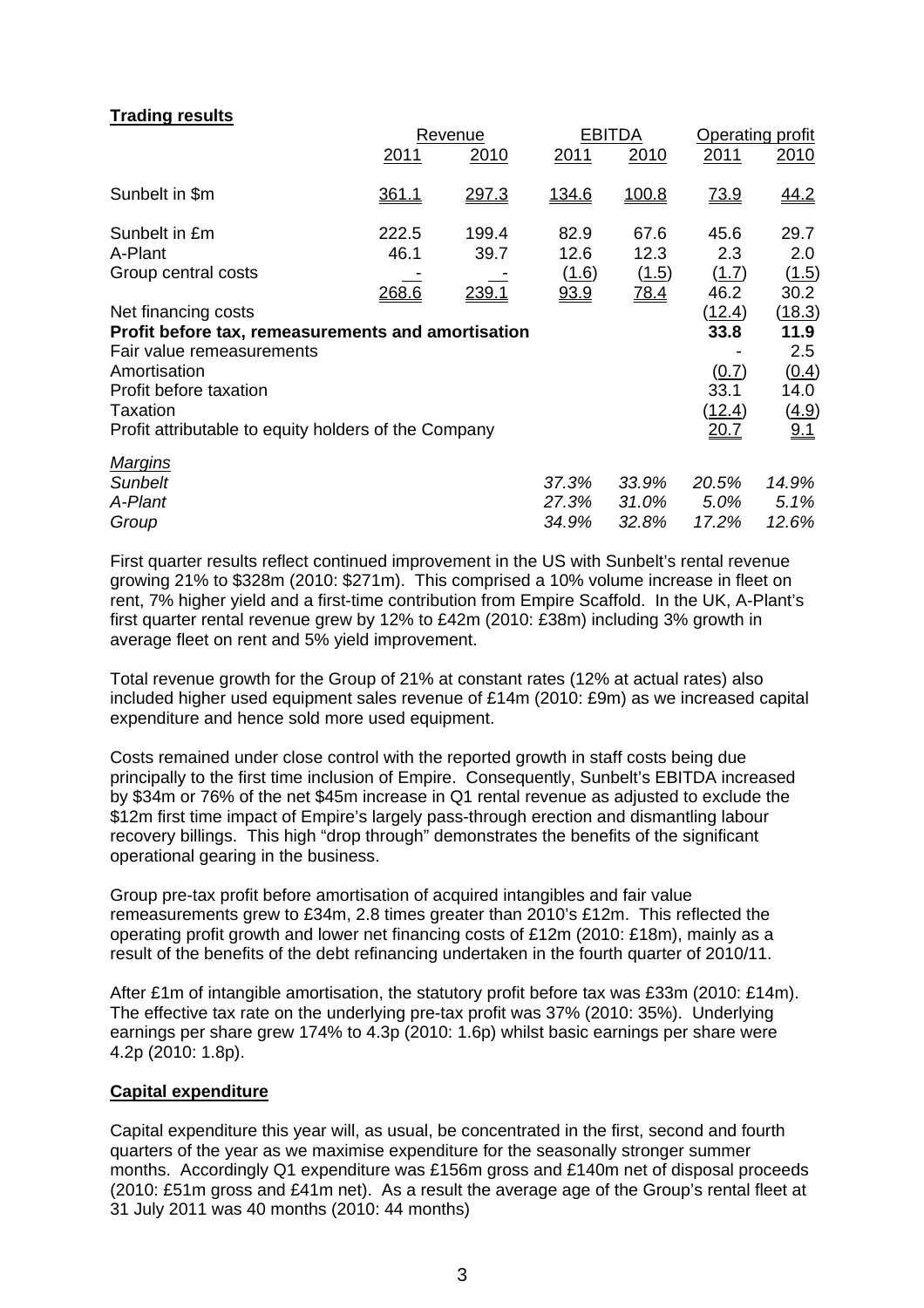Sunbelt's fleet size at 31 July of \$2.3bn is 9% larger than it was a year ago whilst average first quarter physical utilisation was 72% (2010: 69%) as we successfully put the new equipment received this quarter out on rent.

For the year as a whole we continue to anticipate investing around 175% of depreciation or about £325m gross and £250m net of disposal proceeds. This rate of investment will hold the fleet size at around the size reached at the end of the quarter, giving us the fleet needed to service the increased demand we are generating and enabling us to continue to reduce fleet age enhancing the quality of our offering to our customers.

## **Return on Investment**

Sunbelt's pre-tax return on investment (operating profit to the sum of net tangible assets, goodwill and other intangibles) in the 12 months to 31 July 2011 recovered to 10.0% (2010: 6.3%) and, despite end construction markets remaining at 30 year lows, already exceeds the Group's pre-tax weighted average cost of capital. In the UK, return on investment remains weak at 1.2% (2010: 1.1%) reflecting continuing excessive supply in the UK market. For the Group as a whole, returns are 8.1% representing a substantial recovery from last year's 5.2%.

#### **Cash flow and net debt**

Debt increased this quarter in line with plan. This resulted from the capital expenditure made to grow and renew the fleet and due to the usual seasonal increase in working capital that occurs in the first quarter as activity rises in the summer months. We expect the working capital increase to largely reverse in the second half. Net debt at 31 July 2011 was £848m (2010: £806m) whilst the ratio of net debt to EBITDA was 2.8 times (2010: 3.1 times), well within our 2-3x target band.

The Group's two debt facilities remain committed until 2016 (March 2016 for the senior bank facility and August 2016 for the \$550m senior secured notes) whilst ABL availability was \$511m - substantially above the \$168m level at which the Group's entire debt package is covenant free.

#### **Current trading and outlook**

August saw both Sunbelt and A-Plant deliver good year-on-year revenue and profit growth continuing the pattern established in the first quarter. Given the on-going structural change in the US rental market and the strong current performance, the Board now anticipates a full year result substantially ahead of its previous expectations.

#### **Forward looking statements**

This announcement contains forward looking statements. These have been made by the directors in good faith using information available up to the date on which they approved this report. The directors can give no assurance that these expectations will prove to be correct. Due to the inherent uncertainties, including both business and economic risk factors underlying such forward looking statements, actual results may differ materially from those expressed or implied by these forward looking statements. Except as required by law or regulation, the directors undertake no obligation to update any forward looking statements whether as a result of new information, future events or otherwise.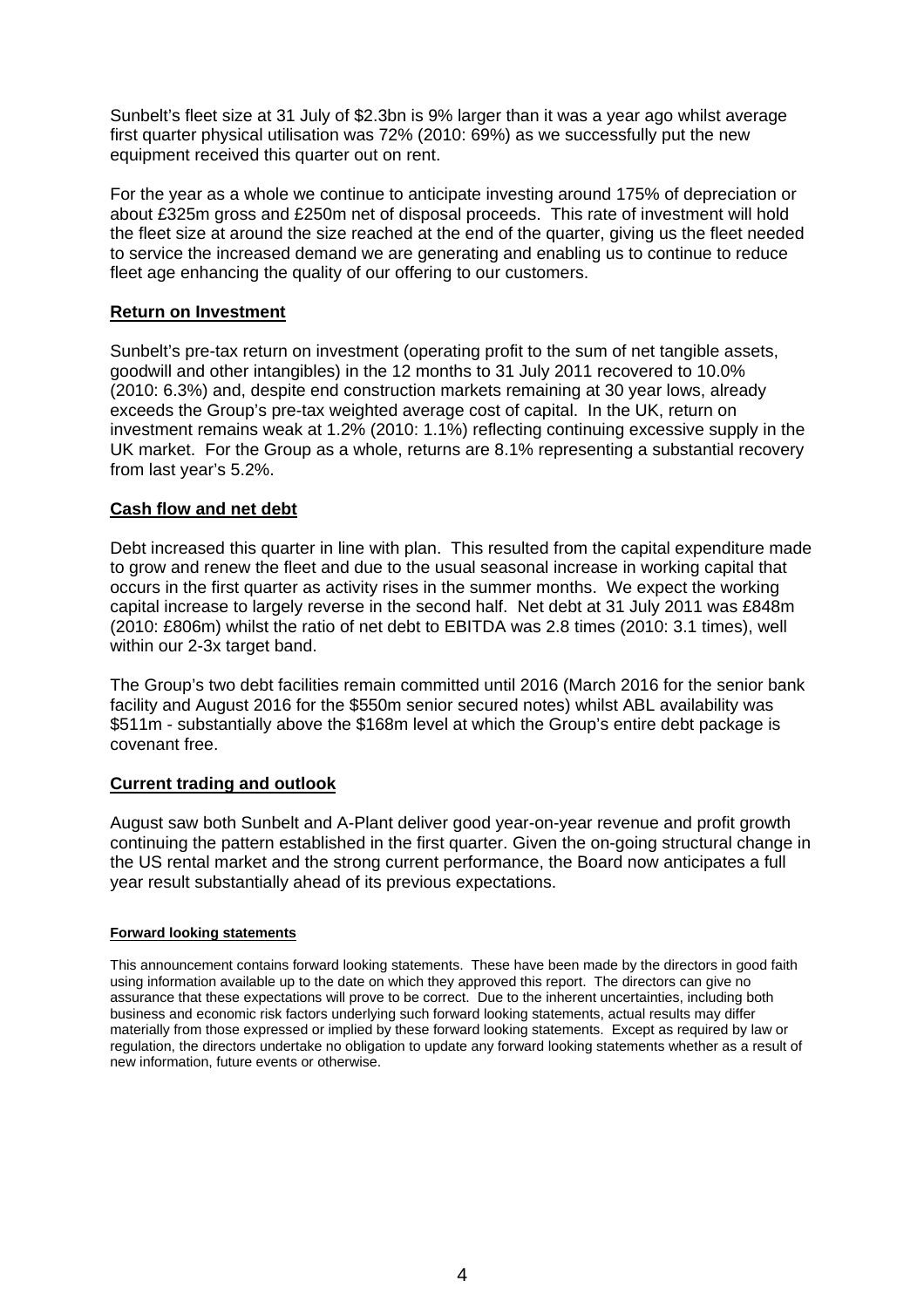#### **CONSOLIDATED INCOME STATEMENT FOR THE THREE MONTHS ENDED 31 JULY 2011**

|                                          |                                     | 2011               |                  |                                                           | 2010                                     |              |
|------------------------------------------|-------------------------------------|--------------------|------------------|-----------------------------------------------------------|------------------------------------------|--------------|
|                                          | <b>Before</b><br>amortisation<br>£m | Amortisation<br>£m | Total<br>£m      | <b>Before</b><br>amortisation and<br>remeasurements<br>£m | Amortisation and<br>remeasurements<br>£m | Total<br>£m  |
| <b>Revenue</b>                           |                                     |                    |                  |                                                           |                                          |              |
| Rental revenue<br>Sale of new equipment, | 243.9                               |                    | 243.9            | 219.6                                                     |                                          | 219.6        |
| merchandise and consumables              | 10.6                                |                    | 10.6             | 11.0                                                      |                                          | 11.0         |
| Sale of used rental equipment            | 14.1                                |                    | 14.1             | 8.5                                                       |                                          | 8.5          |
|                                          | 268.6                               |                    | 268.6            | 239.1                                                     |                                          | 239.1        |
| <b>Operating costs</b>                   |                                     |                    |                  |                                                           |                                          |              |
| Staff costs                              | (79.5)                              |                    | (79.5)           | (70.6)                                                    |                                          | (70.6)       |
| Used rental equipment sold               | (12.1)                              |                    | (12.1)           | (8.3)                                                     |                                          | (8.3)        |
| Other operating costs                    | (83.1)                              |                    | (83.1)           | (81.8)                                                    |                                          | (81.8)       |
|                                          | (174.7)                             | $\mathcal{A}$      | (174.7)          | (160.7)                                                   | $\sim$                                   | (160.7)      |
| <b>EBITDA*</b>                           | 93.9                                |                    | 93.9             | 78.4                                                      |                                          | 78.4         |
| Depreciation                             | (47.7)                              |                    | (47.7)           | (48.2)                                                    |                                          | (48.2)       |
| Amortisation                             |                                     | (0.7)              | (0.7)            |                                                           | (0.4)                                    | (0.4)        |
| <b>Operating profit</b>                  | 46.2                                | (0.7)              | 45.5             | 30.2                                                      | (0.4)                                    | 29.8         |
| Investment income                        | 1.0                                 |                    | 1.0              | 0.9                                                       | 2.5                                      | 3.4          |
| Interest expense                         | (13.4)                              |                    | (13.4)           | (19.2)                                                    |                                          | (19.2)       |
| <b>Profit on ordinary activities</b>     |                                     |                    |                  |                                                           |                                          |              |
| before taxation                          | 33.8                                | (0.7)              | 33.1             | 11.9                                                      | 2.1                                      | 14.0         |
| Taxation:                                |                                     |                    |                  |                                                           |                                          |              |
| - current                                | (2.5)                               |                    | (2.5)            | (2.1)                                                     |                                          | (2.1)        |
| - deferred                               | (10.1)                              | $\frac{0.2}{0.2}$  | (9.9)            | (2.1)                                                     | (0.7)                                    | (2.8)        |
|                                          | (12.6)                              |                    | (12.4)           | (4.2)                                                     | (0.7)                                    | <u>(4.9)</u> |
| Profit attributable to equity            |                                     |                    |                  |                                                           |                                          |              |
| holders of the Company                   | 21.2                                | (0.5)              | <u>20.7</u>      | <u> 7.7</u>                                               | <u> 1.4</u>                              | 9.1          |
| Basic earnings per share                 | 4.3p                                | (0.1p)             | 4.2p             | <u> 1.6p</u>                                              | 0.2p                                     | <u>.8p</u>   |
| Diluted earnings per share               | 4.2p                                | (0.1p)             | 4.1 <sub>p</sub> | 1.5 <sub>D</sub>                                          | 0.3p                                     | 1.8p         |

\* EBITDA is presented here as an additional performance measure as it is commonly used by investors and lenders.

All revenue and profit is generated from continuing activities.

#### **CONSOLIDATED STATEMENT OF COMPREHENSIVE INCOME FOR THE THREE MONTHS ENDED 31 JULY 2011**

|                                                                     | 2011 | 2010  |
|---------------------------------------------------------------------|------|-------|
|                                                                     | £m   | £m    |
| Profit attributable to equity holders of the Company for the period | 20.7 | 9.1   |
| Foreign currency translation differences                            | 3.3  | (5.0) |
| Tax on share-based payments                                         |      | 0.3   |
| Total comprehensive income for the period                           | 24.0 | 4.4   |

Details of principal risks and uncertainties are given in the Review of the Balance Sheet and Cashflow accompanying these interim financial statements.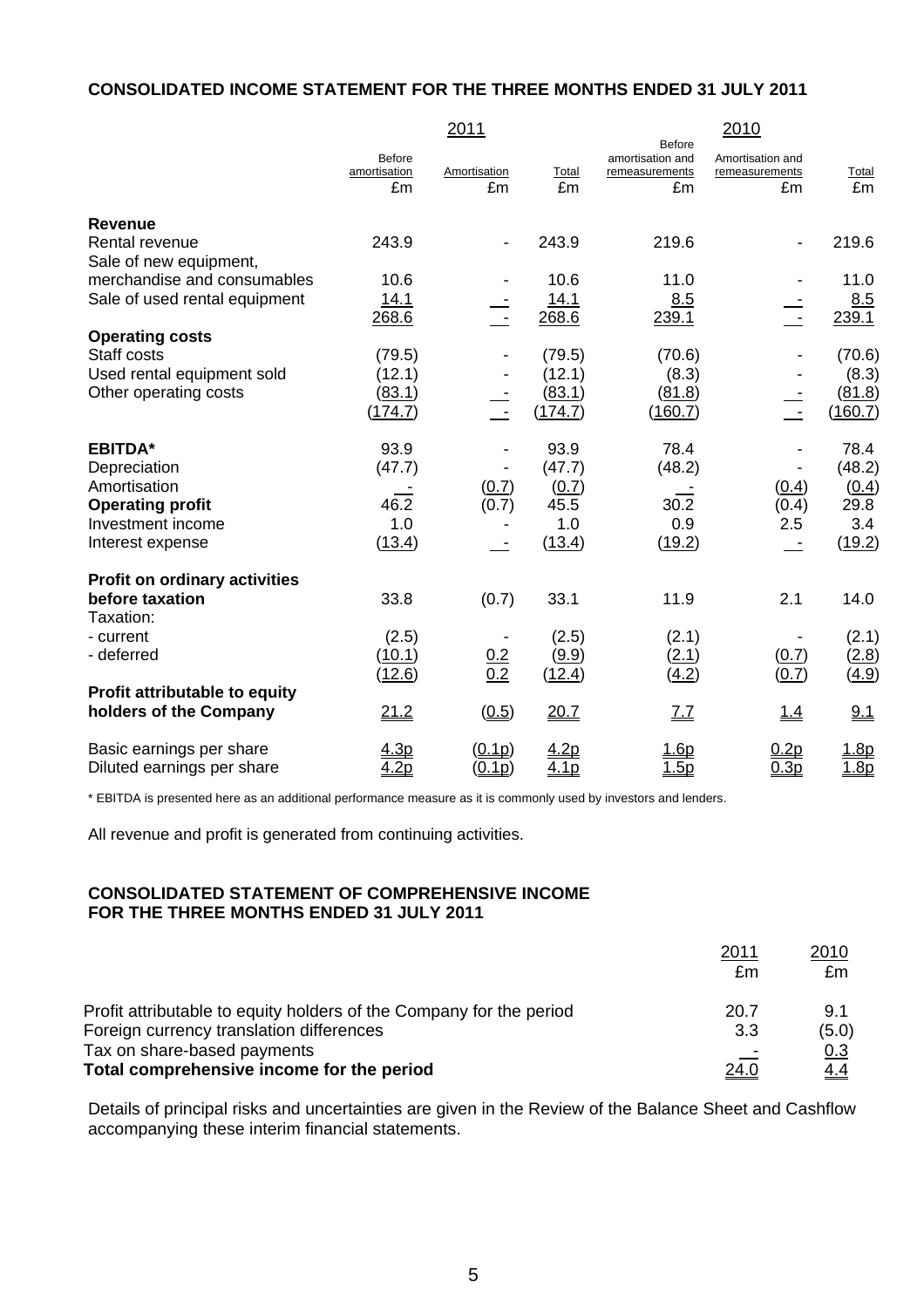# **CONSOLIDATED BALANCE SHEET AT 31 JULY 2011**

|                                                                  | <u>2011</u>             | Unaudited<br>31 July<br>2010 | Audited<br>30 April<br><u> 2011 </u> |
|------------------------------------------------------------------|-------------------------|------------------------------|--------------------------------------|
|                                                                  | £m                      | £m                           | £m                                   |
| <b>Current assets</b><br>Inventories                             | 11.9                    | 10.2                         | 11.5                                 |
| Trade and other receivables                                      | 173.4                   | 152.2                        | 155.3                                |
| Current tax asset                                                | 2.1<br>12.6             | 1.1                          | 2.3<br>18.8                          |
| Cash and cash equivalents                                        | 200.0                   | 54.6<br>218.1                | 187.9                                |
| <b>Non-current assets</b>                                        |                         |                              |                                      |
| Property, plant and equipment                                    |                         |                              |                                      |
| - rental equipment<br>- other assets                             | 1,009.1                 | 948.9                        | 914.5<br>121.7                       |
|                                                                  | <u>135.5</u><br>1,144.6 | 128.8<br>1,077.7             | 1,036.2                              |
| Intangible assets - brand names and other acquired intangibles   | 11.8                    | 2.9                          | 12.3                                 |
| Goodwill                                                         | 360.4                   | 365.4                        | 354.9                                |
| Deferred tax asset                                               | 0.3                     | 7.8                          | 1.1                                  |
| Defined benefit pension fund surplus                             | 6.5                     |                              | 6.1                                  |
| Other financial assets - derivatives                             | 1,523.6                 | <u>8.0</u><br>1,461.8        | 1,410.6                              |
| <b>Total assets</b>                                              | 1,723.6                 | 1,679.9                      | 1,598.5                              |
| <b>Current liabilities</b>                                       |                         |                              |                                      |
| Trade and other payables                                         | 197.7                   | 137.9                        | 174.6                                |
| <b>Current tax liability</b>                                     | 3.2                     | 2.8                          | 2.4                                  |
| Debt due within one year                                         | 1.6                     | 2.3                          | 1.7                                  |
| Provisions                                                       | <u>9.9</u><br>212.4     | <u> 11.9</u><br>154.9        | 9.6<br>188.3                         |
| <b>Non-current liabilities</b>                                   |                         |                              |                                      |
| Debt due after more than one year                                | 858.7                   | 857.8                        | 792.8                                |
| Provisions                                                       | 23.1                    | 28.4                         | 23.3                                 |
| Deferred tax liabilities<br>Defined benefit pension fund deficit | 124.5                   | 126.2<br>7.6                 | 112.7                                |
|                                                                  | 1,006.3                 | 1,020.0                      | 928.8                                |
| <b>Total liabilities</b>                                         | 1,218.7                 | 1,174.9                      | 1,117.1                              |
| <b>Equity</b>                                                    |                         |                              |                                      |
| Share capital                                                    | 55.3                    | 55.3                         | 55.3                                 |
| Share premium account                                            | 3.6                     | 3.6                          | 3.6                                  |
| Capital redemption reserve                                       | 0.9                     | 0.9                          | 0.9                                  |
| Non-distributable reserve<br>Own shares held by the Company      | 90.7<br>(33.1)          | 90.7<br>(33.1)               | 90.7<br>(33.1)                       |
| Own shares held through the ESOT                                 | (6.7)                   | (6.3)                        | (6.7)                                |
| Cumulative foreign exchange translation differences              | 5.9                     | 15.1                         | 2.6                                  |
| <b>Retained reserves</b>                                         | 388.3                   | 378.8                        | 368.1                                |
| Equity attributable to equity holders of the Company             | 504.9                   | 505.0                        | <u>481.4</u>                         |
| <b>Total liabilities and equity</b>                              | 1,723.6                 | 1,679.9                      | 1,598.5                              |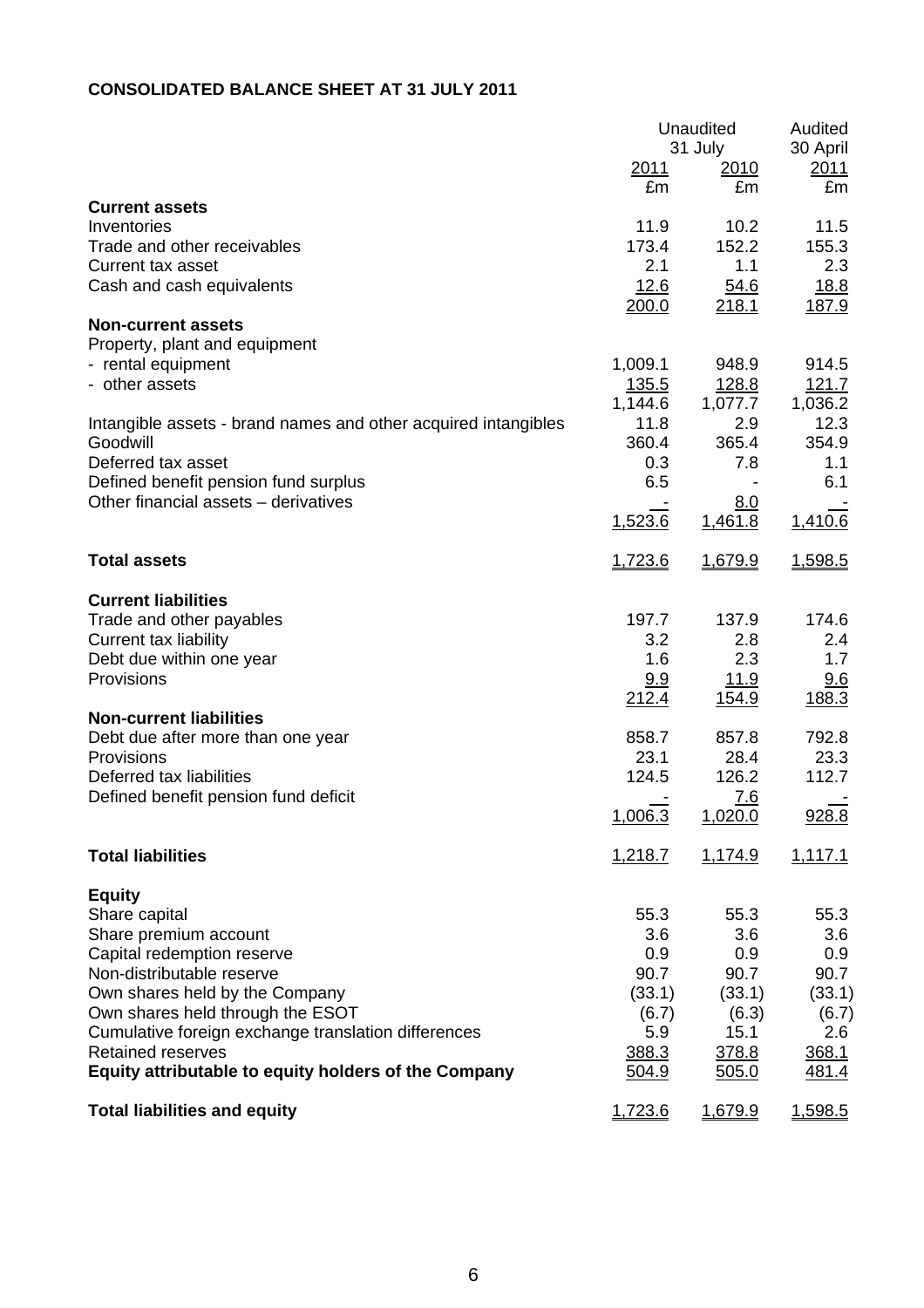# **CONSOLIDATED STATEMENT OF CHANGES IN EQUITY FOR THE THREE MONTHS ENDED 31 JULY 2011**

|                                                                                      | Share<br>capital<br>£m | Share<br>premium<br>account<br>£m | Capital<br>redemption<br>reserve<br>£m | Non-<br>distributable<br>reserve<br>£m | Own shares<br>held by the<br>Company<br>£m | Own<br>shares<br>held<br>by the<br><b>ESOT</b><br>£m | Cumulative<br>foreign<br>exchange<br>translation<br>differences<br>£m | Retained<br>reserves<br>£m | <b>Total</b><br>£m |
|--------------------------------------------------------------------------------------|------------------------|-----------------------------------|----------------------------------------|----------------------------------------|--------------------------------------------|------------------------------------------------------|-----------------------------------------------------------------------|----------------------------|--------------------|
| At 1 May 2010                                                                        | 55.3                   | 3.6                               | 0.9                                    | 90.7                                   | (33.1)                                     | (6.3)                                                | 20.1                                                                  | 369.1                      | 500.3              |
| Profit for the period<br>Other comprehensive income:<br>Foreign currency translation |                        |                                   |                                        |                                        |                                            |                                                      |                                                                       | 9.1                        | 9.1                |
| differences                                                                          |                        |                                   |                                        |                                        |                                            |                                                      | (5.0)                                                                 |                            | (5.0)              |
| Tax on share-based payments<br>Total comprehensive income                            | $\equiv$               |                                   |                                        |                                        | Ė                                          |                                                      |                                                                       | 0.3                        | 0.3                |
| for the period                                                                       | $\equiv$               |                                   |                                        |                                        |                                            |                                                      | (5.0)                                                                 | 9.4                        | 4.4                |
| Share-based payments<br>At 31 July 2010                                              | 55.3                   | $\overline{3.6}$                  | 0.9                                    | 90.7                                   | (33.1)                                     | $\overline{(6.3)}$                                   | 15.1                                                                  | 0.3<br>378.8               | 0.3<br>505.0       |
| Loss for the period<br>Other comprehensive income:                                   |                        |                                   |                                        |                                        |                                            |                                                      |                                                                       | (8.2)                      | (8.2)              |
| Foreign currency translation<br>differences                                          |                        |                                   |                                        |                                        |                                            |                                                      | (12.5)                                                                |                            | (12.5)             |
| Actuarial gain on defined<br>benefit pension scheme<br>Tax on defined benefit        |                        |                                   |                                        |                                        |                                            |                                                      |                                                                       | 12.9                       | 12.9               |
| pension scheme                                                                       |                        |                                   |                                        |                                        |                                            |                                                      |                                                                       | (3.4)                      | (3.4)              |
| Tax on share-based payments<br>Total comprehensive income                            |                        |                                   |                                        |                                        |                                            |                                                      |                                                                       | (0.3)                      | (0.3)              |
| for the period                                                                       | $\equiv$               | $\overline{\phantom{a}}$          |                                        | $\equiv$                               | Ż,                                         | $\overline{\phantom{a}}$                             | (12.5)                                                                | 1.0                        | (11.5)             |
| Dividends paid                                                                       |                        |                                   |                                        |                                        |                                            |                                                      |                                                                       | (14.6)                     | (14.6)             |
| Own shares purchased by<br>the ESOT                                                  |                        |                                   |                                        |                                        |                                            | (0.4)                                                |                                                                       | $\blacksquare$             | (0.4)              |
| Share-based payments                                                                 |                        |                                   |                                        |                                        |                                            |                                                      |                                                                       | 1.3                        | 1.3                |
| Tax on share-based payments                                                          |                        |                                   |                                        |                                        |                                            |                                                      |                                                                       | 1.6                        | 1.6                |
| At 30 April 2011                                                                     | 55.3                   | 3.6                               | 0.9                                    | 90.7                                   | (33.1)                                     | 6.7)                                                 | 2.6                                                                   | 368.1                      | 481.4              |
| Profit for the period<br>Other comprehensive income:<br>Foreign currency translation |                        |                                   |                                        |                                        |                                            |                                                      |                                                                       | 20.7                       | 20.7               |
| differences<br>Total comprehensive income                                            |                        |                                   |                                        |                                        |                                            |                                                      | 3.3                                                                   | $\sim$                     | 3.3                |
| for the period                                                                       |                        |                                   |                                        |                                        |                                            |                                                      | 3.3                                                                   | 20.7                       | 24.0               |
| Share-based payments                                                                 |                        |                                   |                                        |                                        |                                            |                                                      |                                                                       | 0.5                        | 0.5                |
| Tax on share-based payments<br>At 31 July 2011                                       | 55.3                   | 3.6                               | 0.9                                    | 90.7                                   | (33.1)                                     | $\overline{(6.7)}$                                   | $\overline{5.9}$                                                      | (1.0)<br>388.3             | (1.0)<br>504.9     |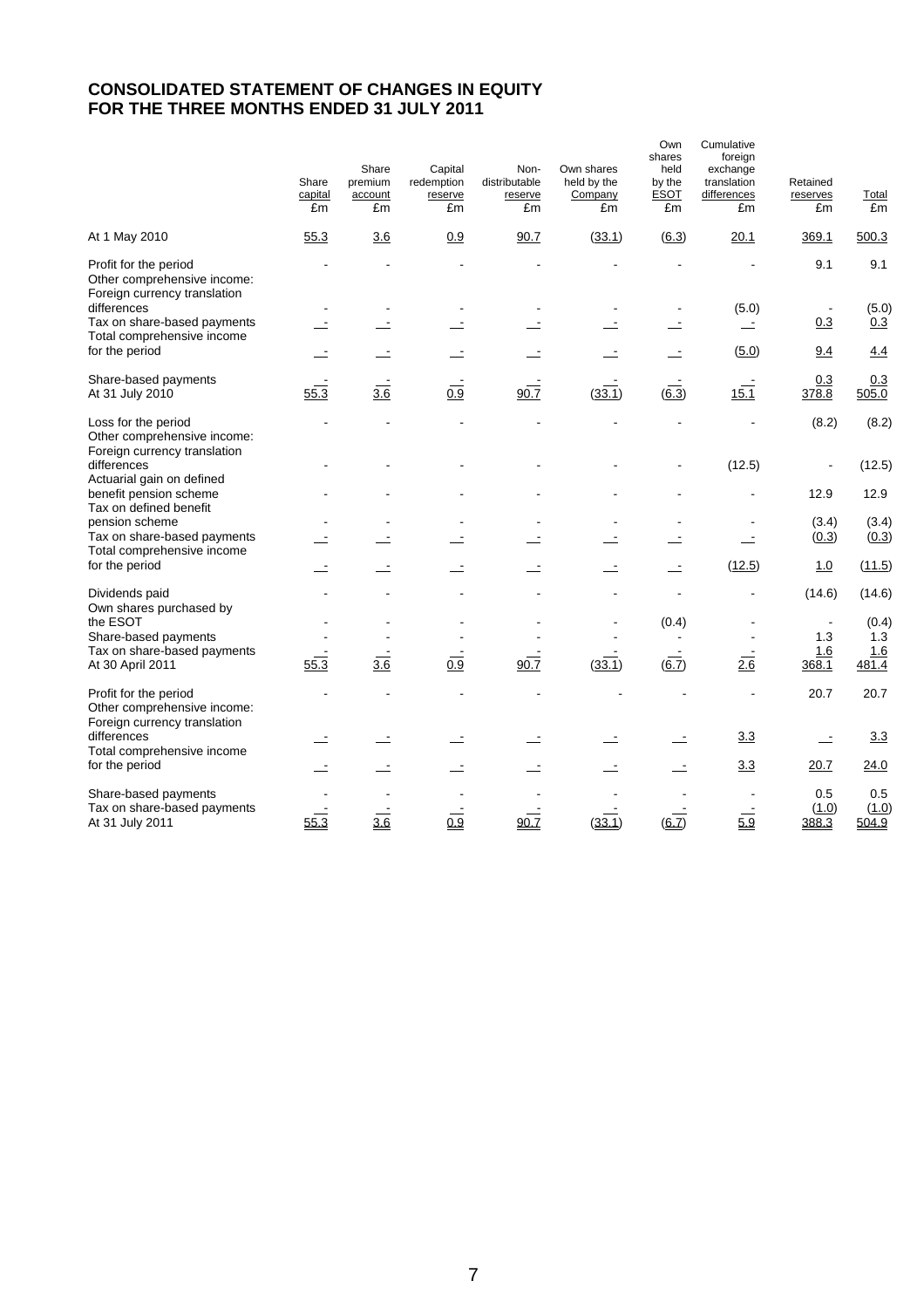# **CONSOLIDATED CASH FLOW STATEMENT FOR THE THREE MONTHS ENDED 31 JULY 2011**

|                                                                  | <u>2011</u> | <u> 2010</u>       |
|------------------------------------------------------------------|-------------|--------------------|
|                                                                  | £m          | £m                 |
| Cash flows from operating activities                             |             |                    |
| Cash generated from operations before exceptional                | 58.2        | 57.3               |
| items and changes in rental equipment                            |             |                    |
| Exceptional operating costs paid                                 | (0.9)       | (1.3)              |
| Payments for rental property, plant and equipment                | (108.9)     | (45.7)             |
| Proceeds from disposal of rental property, plant and equipment   | 15.8        | $\frac{7.9}{18.2}$ |
| Cash (used in)/generated from operations                         | (35.8)      |                    |
| Financing costs paid (net)                                       | (4.0)       | (7.5)              |
| Tax paid (net)                                                   | (1.5)       | (1.3)              |
| Net cash (used in)/from operating activities                     | (41.3)      | 9.4                |
| Cash flows from investing activities                             |             |                    |
| Payments for non-rental property, plant and equipment            | (19.5)      | (5.4)              |
| Proceeds on disposal of non-rental property, plant and equipment | 2.0         | 2.0                |
| Net cash used in investing activities                            | (17.5)      | (3.4)              |
| Cash flows from financing activities                             |             |                    |
| Drawdown of loans                                                | 60.3        | 11.8               |
| Redemption of loans                                              | (7.3)       | (16.8)             |
| Capital element of finance lease payments                        | (0.4)       | (1.2)              |
| Net cash from/(used in) financing activities                     | 52.6        | <u>(6.2)</u>       |
| Decrease in cash and cash equivalents                            | (6.2)       | (0.2)              |
|                                                                  |             |                    |
| Opening cash and cash equivalents                                | <u>18.8</u> | <u>54.8</u>        |
| Closing cash and cash equivalents                                | <u>12.6</u> | 54.6               |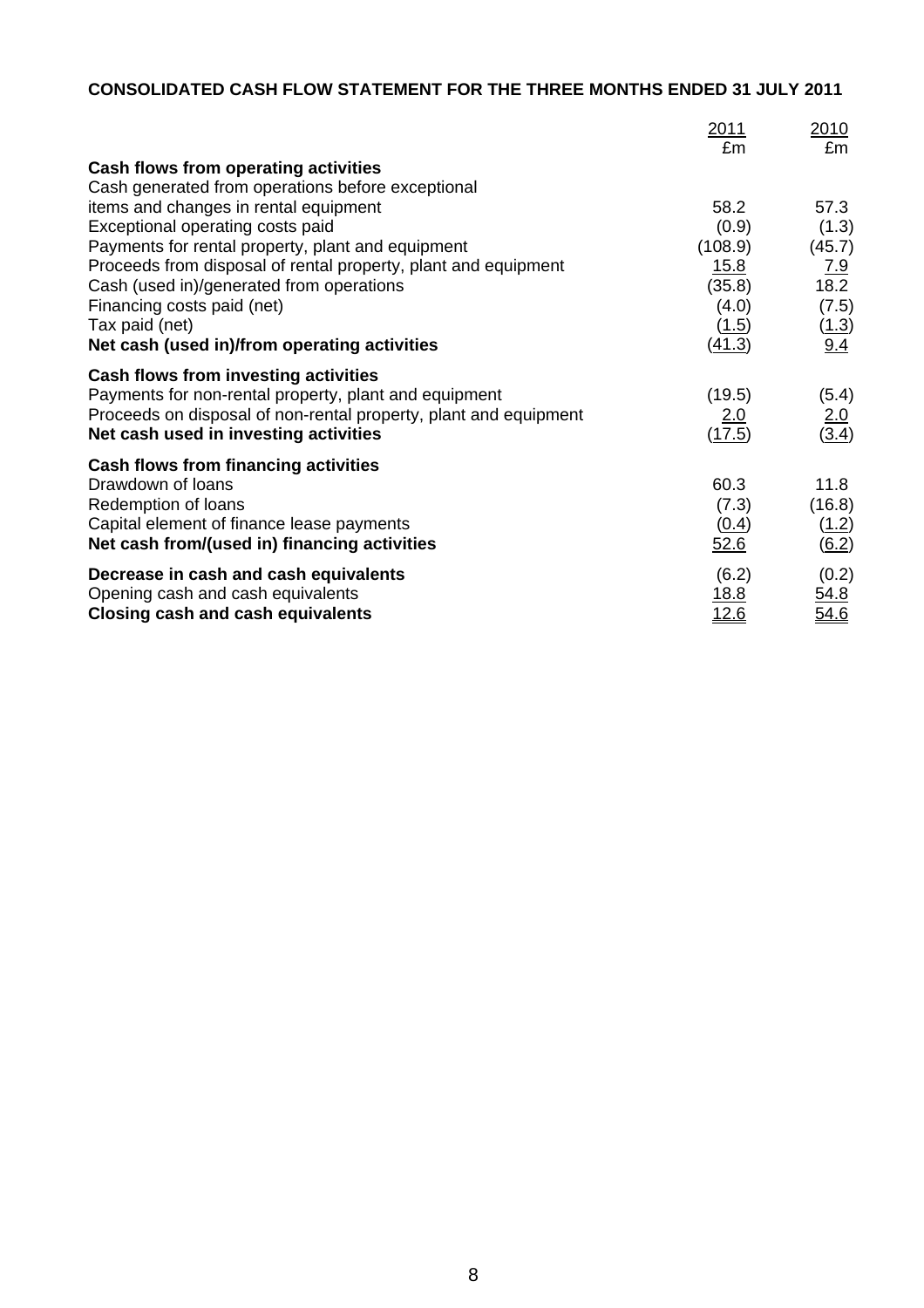#### 1. Basis of preparation

The condensed financial statements for the three months ended 31 July 2011 were approved by the directors on 5 September 2011. They have been prepared in accordance with relevant International Financial Reporting Standards ('IFRS') (including International Accounting Standard – 'IAS 34 Interim Financial Reporting') and the accounting policies set out in the Group's Annual Report and Accounts for the year ended 30 April 2011.

The financial statements have been prepared on the going concern basis as described in the corporate governance report included in the 2011 Annual Report and Accounts. They are unaudited and do not constitute statutory accounts within the meaning of Section 435 of the Companies Act 2006.

The statutory accounts for the year ended 30 April 2011 were prepared in accordance with relevant IFRS and have been mailed to shareholders and filed with the Registrar of Companies. The auditor's report on those accounts was unqualified and did not include a reference to any matter by way of emphasis without qualifying the report and did not contain a statement under section 498(2) or (3) of the Companies Act 2006.

2011 2010

The exchange rates used in respect of the US dollar are:

| Average for the quarter ended 31 July | 1.62 | 1.49 |
|---------------------------------------|------|------|
| At 31 July                            | 1.64 | 1.57 |

#### 2. Segmental analysis

|                                        |               | Operating          |                 |              |
|----------------------------------------|---------------|--------------------|-----------------|--------------|
|                                        |               | profit before      |                 | Operating    |
|                                        | Revenue       | amortisation<br>£m | Amortisation    | profit<br>£m |
|                                        | £m            |                    | £m              |              |
| Three months to 31 July<br><u>2011</u> |               |                    |                 |              |
| Sunbelt                                | 222.5         | 45.6               | (0.3)           | 45.3         |
| A-Plant                                | 46.1          | 2.3                | (0.4)           | 1.9          |
| Corporate costs                        |               | (1.7)              |                 | (1.7)        |
|                                        | 268.6         | 46.2               | (0.7)           | 45.5         |
|                                        |               |                    |                 |              |
| 2010                                   |               |                    |                 |              |
| Sunbelt                                | 199.4         | 29.7               | (0.3)           | 29.4         |
| A-Plant                                | 39.7          | 2.0                | (0.1)           | 1.9          |
| Corporate costs                        |               | (1.5)              |                 | (1.5)        |
|                                        | <u> 239.1</u> | 30.2               | (0.4)           | 29.8         |
|                                        |               |                    |                 |              |
|                                        | Segment       |                    | <b>Taxation</b> | Total        |
|                                        | assets        | Cash               | assets          | assets       |
| At 31 July 2011                        |               |                    |                 |              |
| Sunbelt                                | 1,419.1       |                    |                 | 1,419.1      |
| A-Plant                                | 289.2         |                    |                 | 289.2        |
| Central items                          | 0.3           | <u>12.6</u>        | <u>2.4</u>      | 15.3         |
|                                        | 1,708.6       | 12.6               | 2.4             | 1,723.6      |
| At 30 April 2011                       |               |                    |                 |              |
| Sunbelt                                | 1,284.4       |                    |                 | 1,284.4      |
| A-Plant                                | 291.8         |                    |                 | 291.8        |
| Central items                          | 0.1           | <u> 18.8</u>       |                 | 22.3         |
|                                        | 1,576.3       | <u>18.8</u>        | 3.4             | 1,598.5      |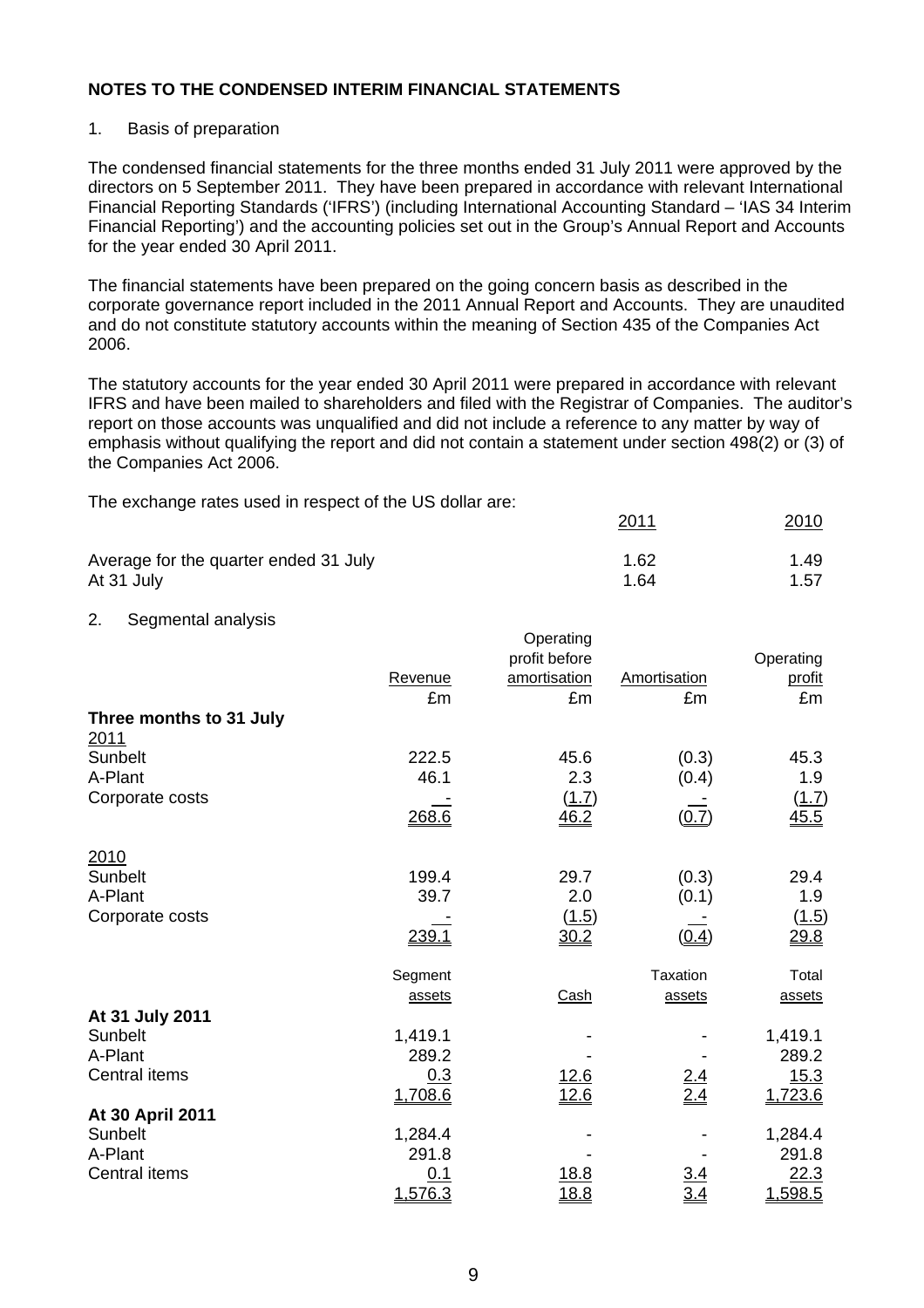3. Operating costs

|                                        |                                     | 2011               |               |                                     | 2010               |             |
|----------------------------------------|-------------------------------------|--------------------|---------------|-------------------------------------|--------------------|-------------|
|                                        | <b>Before</b><br>amortisation<br>£m | Amortisation<br>£m | Total<br>£m   | <b>Before</b><br>amortisation<br>£m | Amortisation<br>£m | Total<br>£m |
| Three months to 31 July                |                                     |                    |               |                                     |                    |             |
| Staff costs:                           |                                     |                    |               |                                     |                    |             |
| <b>Salaries</b>                        | 73.0                                |                    | 73.0          | 65.2                                |                    | 65.2        |
| Social security costs                  | 5.1                                 |                    | 5.1           | 4.9                                 |                    | 4.9         |
| Other pension costs                    | 1.4                                 |                    | 1.4           | 0.5                                 |                    | 0.5         |
|                                        | 79.5                                |                    | 79.5          | 70.6                                |                    | 70.6        |
| Used rental equipment sold             | <u>12.1</u>                         |                    | 12.1          | 8.3                                 |                    | 8.3         |
| Other operating costs:                 |                                     |                    |               |                                     |                    |             |
| Vehicle costs                          | 20.7                                |                    | 20.7          | 19.2                                |                    | 19.2        |
| Spares, consumables & external repairs | 14.8                                |                    | 14.8          | 14.6                                |                    | 14.6        |
| <b>Facility costs</b>                  | 10.6                                |                    | 10.6          | 12.4                                |                    | 12.4        |
| Other external charges                 | 37.0                                |                    | <u>37.0</u>   | <u>35.6</u>                         |                    | <u>35.6</u> |
|                                        | 83.1                                |                    | 83.1          | 81.8                                |                    | 81.8        |
| Depreciation and amortisation:         |                                     |                    |               |                                     |                    |             |
| Depreciation                           | 47.7                                |                    | 47.7          | 48.2                                |                    | 48.2        |
| Amortisation of acquired intangibles   |                                     | <u>0.7</u>         | 0.7           |                                     |                    | <u>0.4</u>  |
|                                        | 47.7                                | 0.7                | 48.4          | 48.2                                | $\frac{0.4}{0.4}$  | 48.6        |
|                                        | <u>222.4</u>                        | 0.7                | <u> 223.1</u> | <u> 208.9</u>                       | $Q_4$              | 209.3       |

4. Exceptional items, amortisation and fair value remeasurements

Exceptional items are those items of financial performance that are material and non-recurring in nature. Amortisation relates to the periodic write off of acquired intangible assets. Fair value remeasurements relate to embedded call options in the Group's senior secured note issues. The Group believes these items should be disclosed separately within the consolidated income statement to assist in the understanding of the financial performance of the Group. Underlying revenue, profit and earnings per share are stated before exceptional items, amortisation of acquired intangibles and fair value remeasurements.

There were no exceptional items either this year or last. Amortisation of acquired intangibles and fair value remeasurements are as set out below.

|                                      |       | Three months to 31 July |
|--------------------------------------|-------|-------------------------|
|                                      | 2011  | 2010                    |
|                                      | £m    | £m                      |
| Fair value remeasurements            |       | 2.5                     |
| Amortisation of acquired intangibles | (0.7) | (0.4)                   |
|                                      | (0.7) | 2.1                     |
| Taxation                             | 0.2   | (0.7)                   |
|                                      | (0.5) | <u> 1.4</u>             |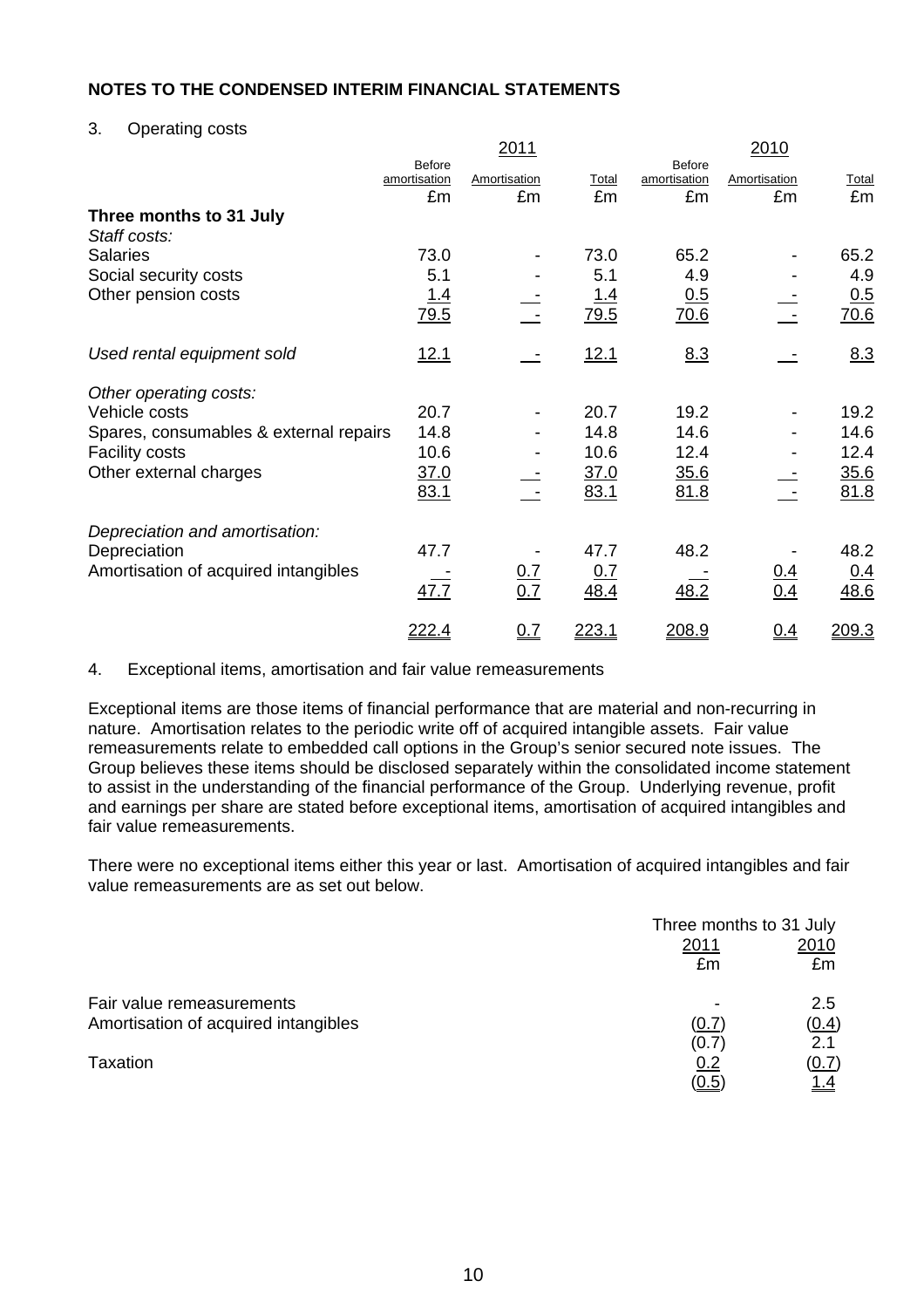4. Exceptional items, amortisation and fair value remeasurements (continued)

The items detailed in the table above are presented in the income statement as follows:

|                                                                                                                                                                               | Three months to 31 July        |                                       |
|-------------------------------------------------------------------------------------------------------------------------------------------------------------------------------|--------------------------------|---------------------------------------|
|                                                                                                                                                                               | <u>2011</u>                    | <u> 2010</u>                          |
|                                                                                                                                                                               | £m                             | £m                                    |
| Amortisation of acquired intangibles<br>Charged in arriving at operating profit<br>Net financing costs<br>Charged in arriving at profit before tax<br><b>Taxation thereon</b> | (0.7)<br>(0.7)<br>(0.7)<br>0.2 | (0.4)<br>(0.4)<br>2.5<br>2.1<br>(0.7) |
| 5.<br>Financing costs                                                                                                                                                         | (0.5)                          | <u>1.4</u>                            |

|                                                                         | Three months to 31 July |              |
|-------------------------------------------------------------------------|-------------------------|--------------|
|                                                                         | 2011                    | 2010         |
|                                                                         | £m                      | £m           |
| Investment income:                                                      |                         |              |
| Expected return on assets of defined benefit pension plan               | (1.0)                   | (0.9)        |
| Interest expense:                                                       |                         |              |
| Bank interest payable                                                   | 4.1                     | 4.5          |
| Interest payable on second priority senior secured notes                | 7.6                     | 11.9         |
| Interest payable on finance leases                                      | 0.1                     | 0.1          |
| Non-cash unwind of discount on defined benefit pension plan liabilities | 0.7                     | 0.9          |
| Non-cash unwind of discount on self-insurance provisions                | 0.3                     | 0.4          |
| Amortisation of deferred costs of debt raising                          | 0.6                     | 1.4          |
| Total interest expense                                                  | 13.4                    | 19.2         |
| Net financing costs before remeasurements                               | 12.4                    | 18.3         |
| Fair value remeasurements                                               |                         | (2.5)        |
| Net financing costs                                                     |                         | <u> 15.8</u> |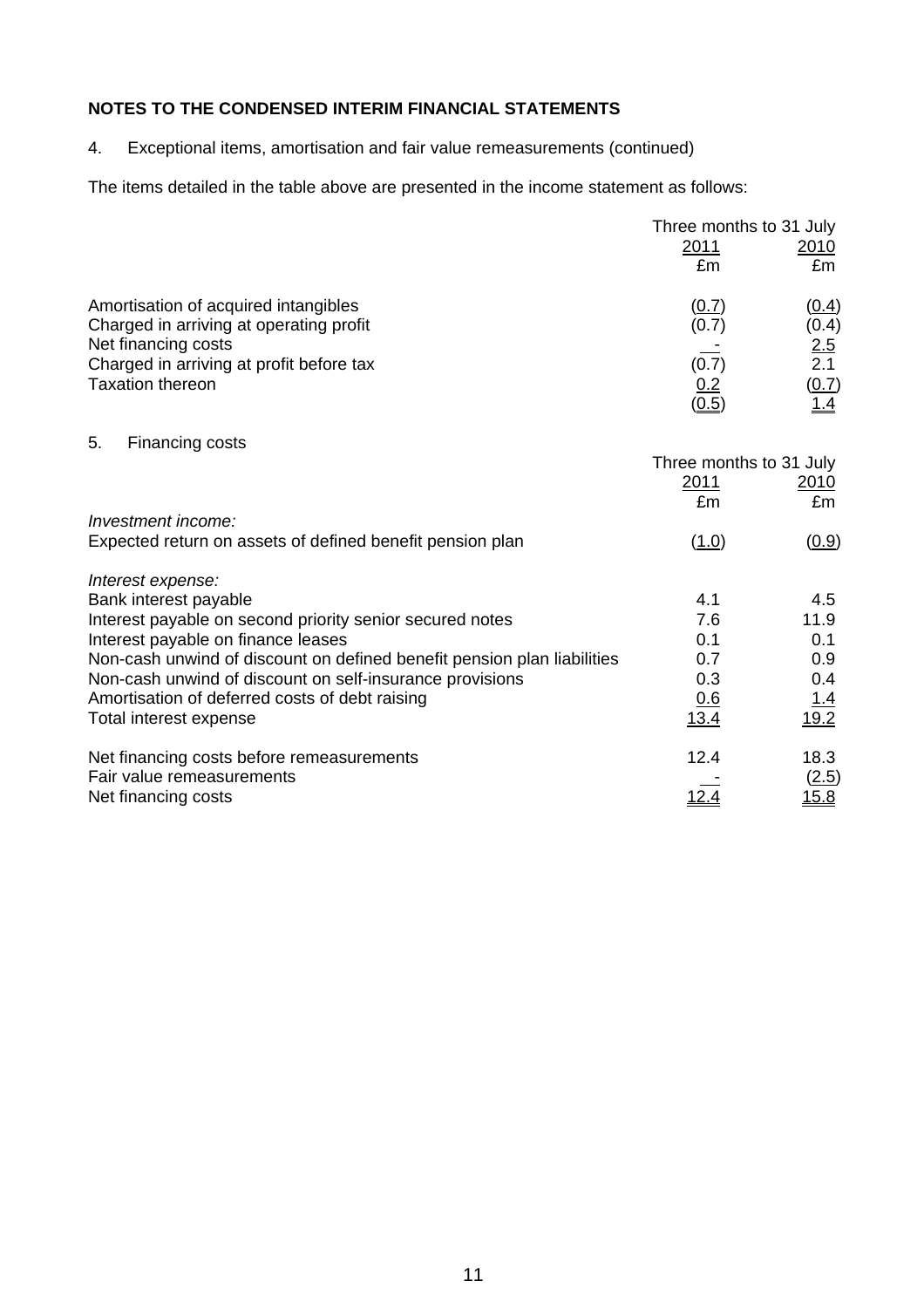## 6. Taxation

The tax charge for the period has been computed using an estimated effective rate of 40% in the US (2010: 37%) and 28% in the UK (2010: 30%). The blended effective rate for the Group as a whole is 37% of the profit before tax, amortisation of acquired intangibles and fair value remeasurements.

The tax charge of £12.6m (2010: £4.2m) on the underlying pre-tax profit of £33.8m (2010: £11.9m) is as follows:

|                                                                                                    | Three months to 31 July |                          |  |
|----------------------------------------------------------------------------------------------------|-------------------------|--------------------------|--|
|                                                                                                    | 2011<br>£m              | <u> 2010</u><br>£m       |  |
| <b>Current tax</b>                                                                                 |                         |                          |  |
| - current tax on income for the year                                                               | 2.5                     | 2.1                      |  |
| - adjustments to prior year                                                                        | 2.5                     | $\overline{2.1}$         |  |
| Deferred tax<br>- origination and reversal of temporary differences<br>- adjustments to prior year | 9.9<br>0.2<br>10.1      | 2.1<br>$\frac{1}{2.1}$   |  |
| Tax on underlying activities                                                                       | 12.6                    | 4.2                      |  |
| Comprising:<br>- UK tax<br>- US tax                                                                | 2.7<br>9.9<br>12.6      | 3.2<br><u>1.0</u><br>4.2 |  |

In addition, the tax credit of £0.2m (2010: charge of £0.7m) on exceptional costs (including amortisation and fair value remeasurements) of £0.7m (2010: credit of £2.1m) consists of a deferred tax credit of £0.1m relating to the UK (2010: charge of £0.4m) and a deferred tax credit of £0.1m (2010: charge of £0.3m) relating to the US.

#### 7. Earnings per share

Basic and diluted earnings per share for the three months ended 31 July 2011 have been calculated based on the profit for the relevant period and on the weighted average number of ordinary shares in issue during that period (excluding shares held in treasury and by the ESOT over which dividends have been waived). Diluted earnings per share is computed using the result for the relevant period and the diluted number of shares (ignoring any potential issue of ordinary shares which would be antidilutive). These are calculated as follows:

|                                                        |           | 2011                       | Three months to 31 July<br>2010    |
|--------------------------------------------------------|-----------|----------------------------|------------------------------------|
| Profit for the financial period (£m)                   |           | <u> 20.7</u>               | <u>9.1</u>                         |
| Weighted average number of shares (m) - basic          | - diluted | <u>497.7</u><br>505.1      | <u>497.7</u><br>504.4              |
| Basic earnings per share<br>Diluted earnings per share |           | <u>4.2p</u><br><u>4.1p</u> | <u> 1.8p</u><br>$\underline{1.8p}$ |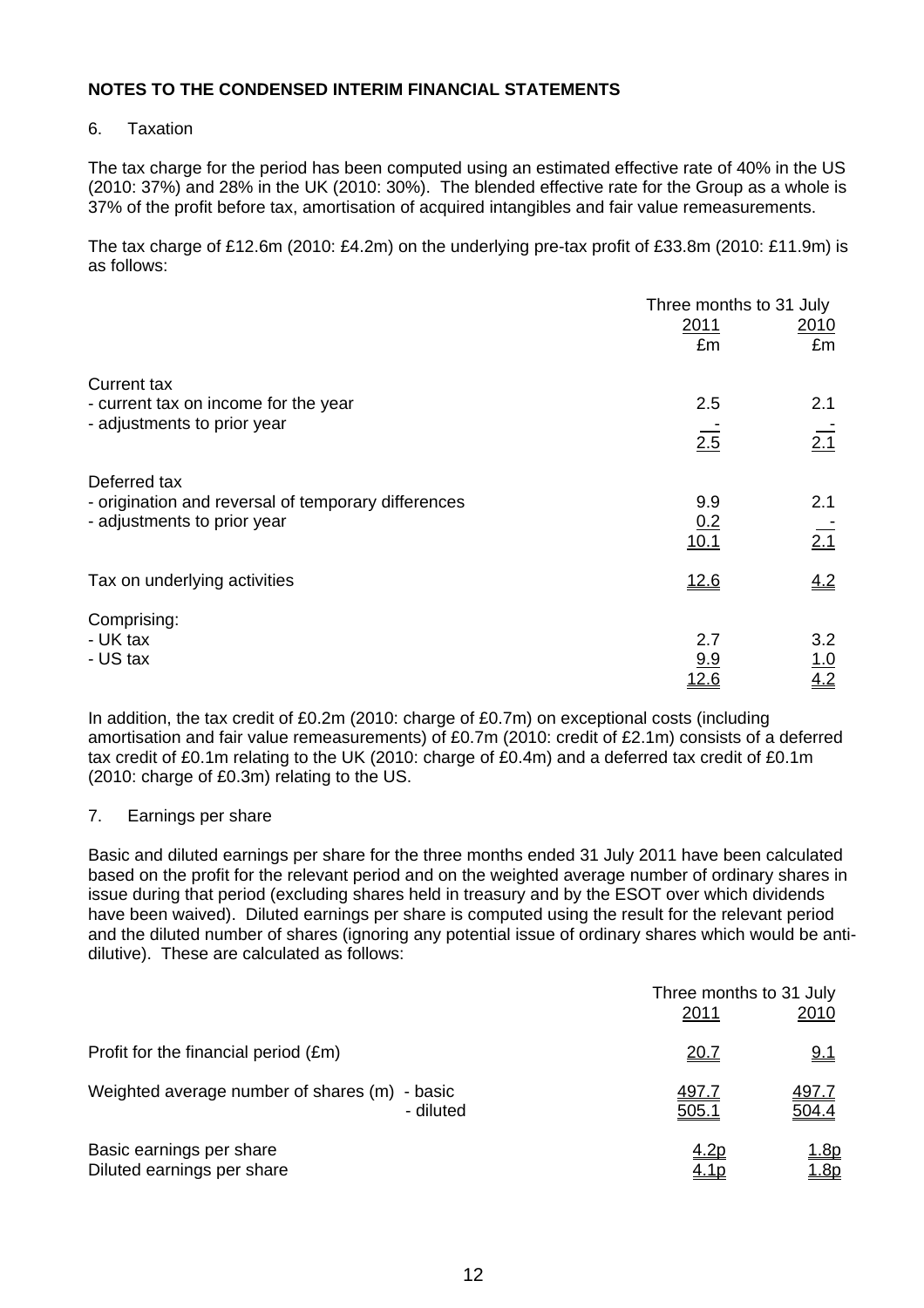## 7. Earnings per share (continued)

Underlying earnings per share (defined in any period as the earnings before amortisation of acquired intangibles and fair value remeasurements for that period divided by the weighted average number of shares in issue in that period) and cash tax earnings per share (defined in any period as underlying earnings before other deferred taxes divided by the weighted average number of shares in issue in that period) may be reconciled to the basic earnings per share as follows:

|                                                                                 | Three months to 31 July<br>2011 | 2010             |
|---------------------------------------------------------------------------------|---------------------------------|------------------|
| Basic earnings per share<br>Amortisation of acquired intangibles and fair value | 4.2p                            | 1.8p             |
| remeasurements                                                                  | 0.1 <sub>p</sub>                | (0.4p)           |
| Tax on amortisation and remeasurements                                          |                                 | 0.2p             |
| Underlying earnings per share                                                   | 4.3p                            | 1.6p             |
| Other deferred tax                                                              | <u>2.0p</u>                     | 0.4 <sub>p</sub> |
| Cash tax earnings per share                                                     | 6.3p                            | 2.0 <sub>p</sub> |

#### 8. Property, plant and equipment

|                                                                                                                                                   | 2011<br>Rental                                                                 |                                                                                | 2010<br>Rental                                                             |                                                         |
|---------------------------------------------------------------------------------------------------------------------------------------------------|--------------------------------------------------------------------------------|--------------------------------------------------------------------------------|----------------------------------------------------------------------------|---------------------------------------------------------|
| Net book value                                                                                                                                    | equipment<br>£m                                                                | <b>Total</b><br>£m                                                             | equipment<br>£m                                                            | <u>Total</u><br>£m                                      |
| At 1 May<br>Exchange difference<br><b>Reclassifications</b><br><b>Additions</b><br>Acquisitions<br><b>Disposals</b><br>Depreciation<br>At 31 July | 914.5<br>12.1<br>(0.1)<br>136.2<br>(0.1)<br>(11.7)<br>(41.8)<br><u>1,009.1</u> | 1,036.2<br>13.4<br>156.2<br>(0.1)<br>(13.4)<br><u>(47.7)</u><br><u>1,144.6</u> | 969.7<br>(15.8)<br>(0.2)<br>45.2<br>(7.8)<br><u>(42.2)</u><br><u>948.9</u> | 1,101.6<br>(17.7)<br>51.3<br>(9.3)<br>(48.2)<br>1,077.7 |
| 9.<br>Share capital                                                                                                                               |                                                                                |                                                                                |                                                                            |                                                         |
| Ordinary shares of 10p each:                                                                                                                      | 2011<br>Number                                                                 | 2010<br>Number                                                                 | 2011<br>£m                                                                 | 2010<br>£m                                              |
| Authorised                                                                                                                                        | 900,000,000                                                                    | 900,000,000                                                                    | 90.0                                                                       | 90.0                                                    |
| Allotted, called up and fully paid                                                                                                                | 553,325,554                                                                    | 553,325,554                                                                    | 55.3                                                                       | 55.3                                                    |

At 31 July 2011, 50m shares were held by the Company and a further 5.6m shares were held by the Company's Employee Share Ownership Trust.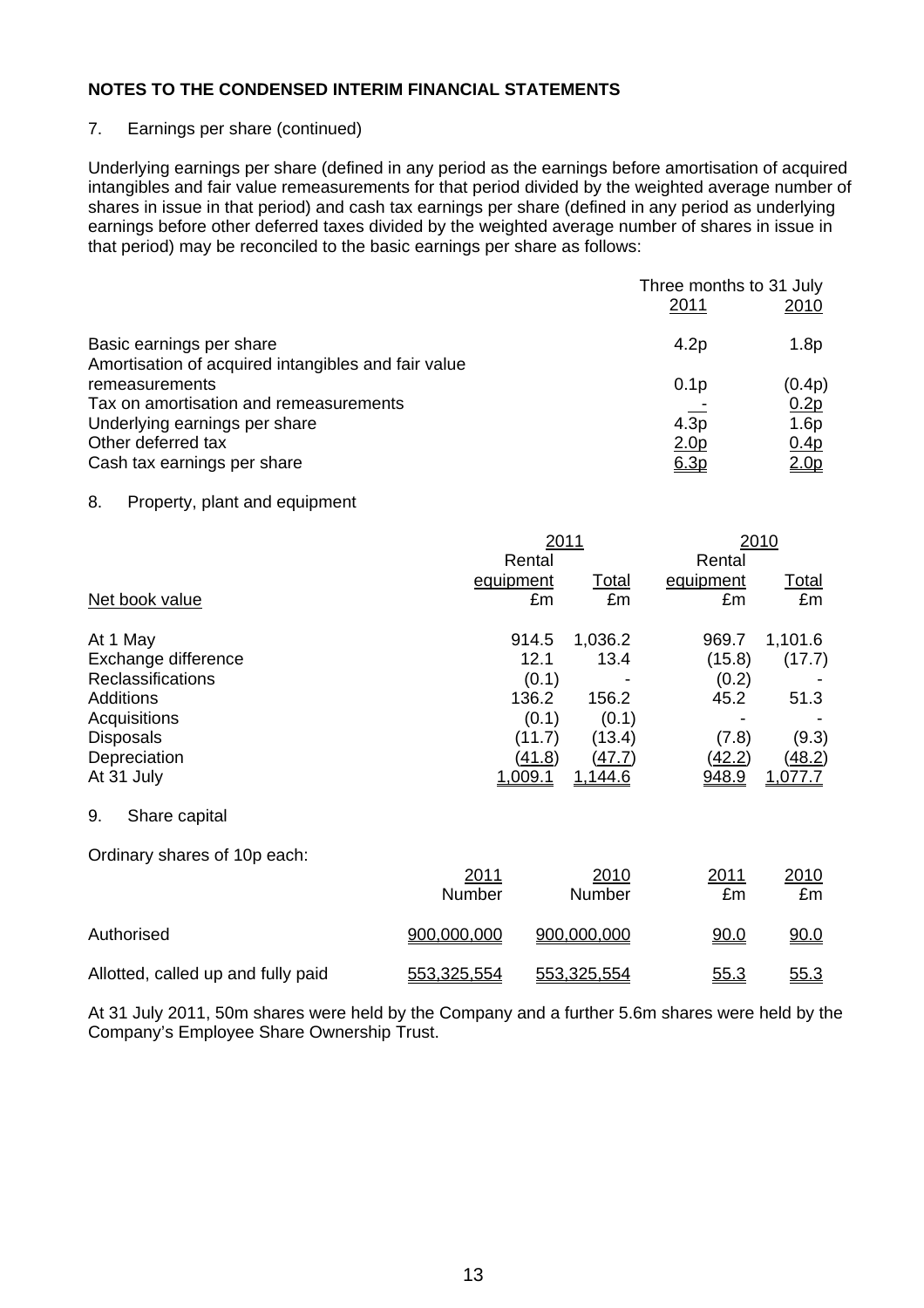| 10. Notes to the cash flow statement |
|--------------------------------------|
|                                      |

|                                                            |       |          |      | Three months to 31 July |                     |
|------------------------------------------------------------|-------|----------|------|-------------------------|---------------------|
|                                                            |       |          |      | 2011                    | 2010                |
|                                                            |       |          |      | £m                      | £m                  |
| Cash flow from operating activities<br>a)                  |       |          |      |                         |                     |
| Operating profit before exceptional items and amortisation |       |          |      | 46.2                    | 30.2                |
| Depreciation                                               |       |          |      | 47.7                    | 48.2                |
| EBITDA before exceptional items                            |       |          |      | 93.9                    | 78.4                |
| Profit on disposal of rental equipment                     |       |          |      | (2.0)                   | (0.3)               |
| Profit on disposal of other property, plant and equipment  |       |          |      | (0.4)                   | (0.6)               |
| Increase in inventories                                    |       |          |      | (0.2)                   | (0.5)               |
| Increase in trade and other receivables                    |       |          |      | (18.4)                  | (20.2)              |
| (Decrease)/increase in trade and other payables            |       |          |      | (15.1)                  | 0.3                 |
| Exchange differences                                       |       |          |      |                         | (0.1)               |
| Other non-cash movements                                   |       |          |      | 0.4                     | 0.3                 |
| Cash generated from operations before exceptional items    |       |          |      |                         |                     |
| and changes in rental equipment                            |       |          |      | 58.2                    | 57.3                |
|                                                            |       |          |      | Three months to 31 July |                     |
|                                                            |       |          |      | <u>2011</u>             | 2010                |
|                                                            |       |          |      | £m                      | £m                  |
| b)<br>Reconciliation to net debt                           |       |          |      |                         |                     |
| Decrease in cash in the period                             |       |          |      | 6.2                     | 0.2                 |
| Increase/(decrease) in debt through cash flow              |       |          |      | 52.6                    | $\underline{(6.2)}$ |
| Change in net debt from cash flows                         |       |          |      | 58.8                    | (6.0)               |
| Exchange differences                                       |       |          |      | 12.2                    | (19.8)              |
| Non-cash movements:                                        |       |          |      |                         |                     |
| - deferred costs of debt raising                           |       |          |      | 0.6                     | 1.4                 |
| - capital element of new finance leases                    |       |          |      | 0.4                     | 0.9                 |
| Increase/(reduction) in net debt in the period             |       |          |      | 72.0                    | (23.5)              |
| Opening net debt                                           |       |          |      | 775.7                   | 829.0               |
| Closing net debt                                           |       |          |      | 847.7                   | 805.5               |
|                                                            |       |          |      |                         |                     |
| <b>Analysis of net debt</b><br>C)                          |       |          |      |                         |                     |
|                                                            | 1 May | Exchange | Cash | Non-cash                | 31 July             |
|                                                            | 2011  | movement | flow | movements               | 2011                |

|                        | £m           | £m           | £m    | £m                       | £m           |
|------------------------|--------------|--------------|-------|--------------------------|--------------|
| Cash                   | (18.8)       |              | 6.2   | $\overline{\phantom{a}}$ | (12.6)       |
| Debt due within 1 year | 1.7          |              | (0.4) | 0.3                      | 1.6          |
| Debt due after 1 year  | <u>792.8</u> | <u> 12.2</u> | 53.0  | <u>0.7</u>               | <u>858.7</u> |
| Total net debt         | 775.7        | <u> 12.2</u> | 58.8  | <u>1.0</u>               | 847.7        |

Details of the Group's debt are given in the Review of Balance Sheet and Cashflow accompanying these interim financial statements.

#### 11. Contingent liabilities

There have been no significant changes in contingent liabilities from those reported in the financial statements for the year ended 30 April 2011.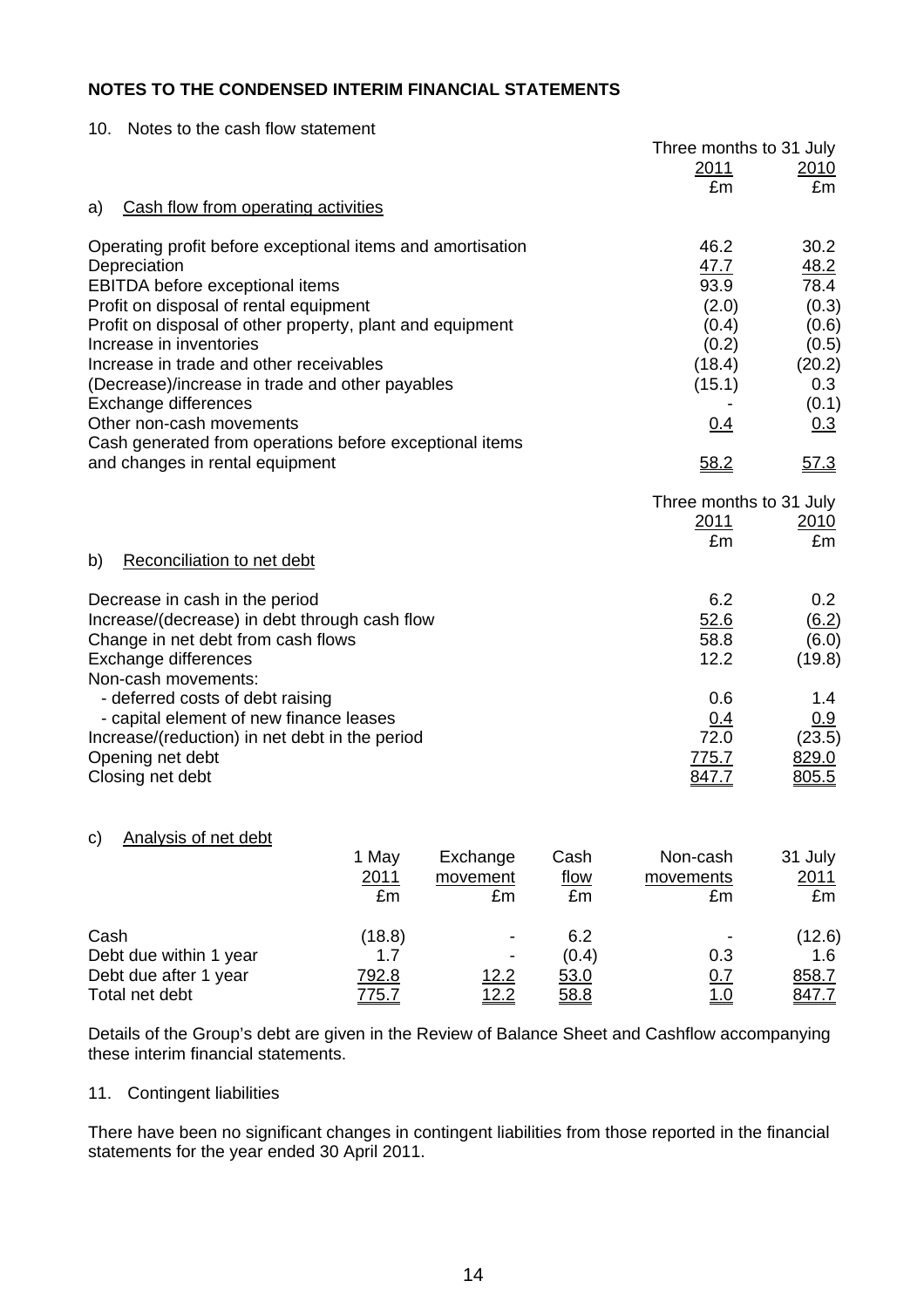# **REVIEW OF BALANCE SHEET AND CASH FLOW**

#### **Balance sheet**

#### Fixed assets

Capital expenditure in the quarter was £156m (2010: £51m) with £136m invested in the rental fleet (2010: £45m). Expenditure on rental equipment was 87% of total capital expenditure with the balance relating to the delivery vehicle fleet, property improvements and to computer equipment. Capital expenditure by division was as follows:

|                                                      |              | 2010                |               |              |
|------------------------------------------------------|--------------|---------------------|---------------|--------------|
|                                                      | Growth       | 2011<br>Maintenance | Total         | <u>Total</u> |
| Sunbelt in \$m                                       | <u>158.3</u> | 51.1                | <u> 209.4</u> | 62.4         |
| Sunbelt in £m                                        | 96.5         | 31.1                | 127.6         | 39.8         |
| A-Plant                                              |              | 8.6                 | 8.6           | 5.4          |
| Total rental equipment                               | 96.5         | <u>39.7</u>         | 136.2         | 45.2         |
| Delivery vehicles, property improvements & computers |              |                     | 20.0          | <u>6.1</u>   |
| Total additions                                      |              |                     | <u> 156.2</u> | 51.3         |

With good demand in the US, £96m of rental equipment capital expenditure was spent on growth while £40m was invested in replacement of existing fleet. The growth proportion is estimated on the basis of the assumption that maintenance capital expenditure in any period is equal to the original cost of equipment sold.

The average age of the Group's serialised rental equipment, which constitutes the substantial majority of the fleet, at 31 July 2011 was 40 months (2010: 44 months) on a net book value basis. Sunbelt's fleet had an average age of 39 months (2010: 46 months) comprising 45 months for aerial work platforms which have a longer life and 33 months for the remainder of its fleet while A-Plant's fleet had an average age of 43 months (2010: 38 months).

|                          | 31 July 2011                 | Rental fleet at original cost<br>30 April 2011 | LTM<br>average                      | LTM rental<br>revenue           | LTM<br>dollar<br>utilisation | LTM<br>physical<br>utilisation |
|--------------------------|------------------------------|------------------------------------------------|-------------------------------------|---------------------------------|------------------------------|--------------------------------|
| Sunbelt in \$m           | 2,309                        | 2,151                                          | 2,162                               | 1,140                           | 53%                          | 68%                            |
| Sunbelt in £m<br>A-Plant | 1.407<br><u>344</u><br>1,751 | 1.289<br>343<br>1,632                          | 1,317<br><u>334</u><br><u>1,651</u> | 703<br><u>158</u><br><u>861</u> | 53%<br><u>47%</u>            | 68%<br>68%                     |

Dollar utilisation is defined as rental revenue divided by average fleet at original (or "first") cost and, measured over the last twelve months to 31 July 2011, was 53% at Sunbelt and 47% at A-Plant. Physical utilisation is time-based utilisation, which is calculated as the daily average of the original cost of equipment on rent as a percentage of the total value of equipment in the fleet at the measurement date. Measured over the last twelve months to 31 July 2011, average physical utilisation was 68% at Sunbelt (2010: 65%) and 68% at A-Plant (2010: 69%). At Sunbelt, physical utilisation is measured consistently for equipment with an original cost in excess of \$7,500 which comprised approximately 90% of its fleet at 31 July 2011.

#### Trade receivables

Receivable days at 31 July were 47 days (2010: 47 days). The bad debt charge for the quarter ended 31 July 2011 as a percentage of total turnover was 0.9% (2010: 1.2%). Trade receivables at 31 July 2011 of £147m (2010: £127m) are stated net of allowances for bad debts and credit notes of £15m (2010: £16m) with the allowance representing 9.2% (2010: 11.3%) of gross receivables.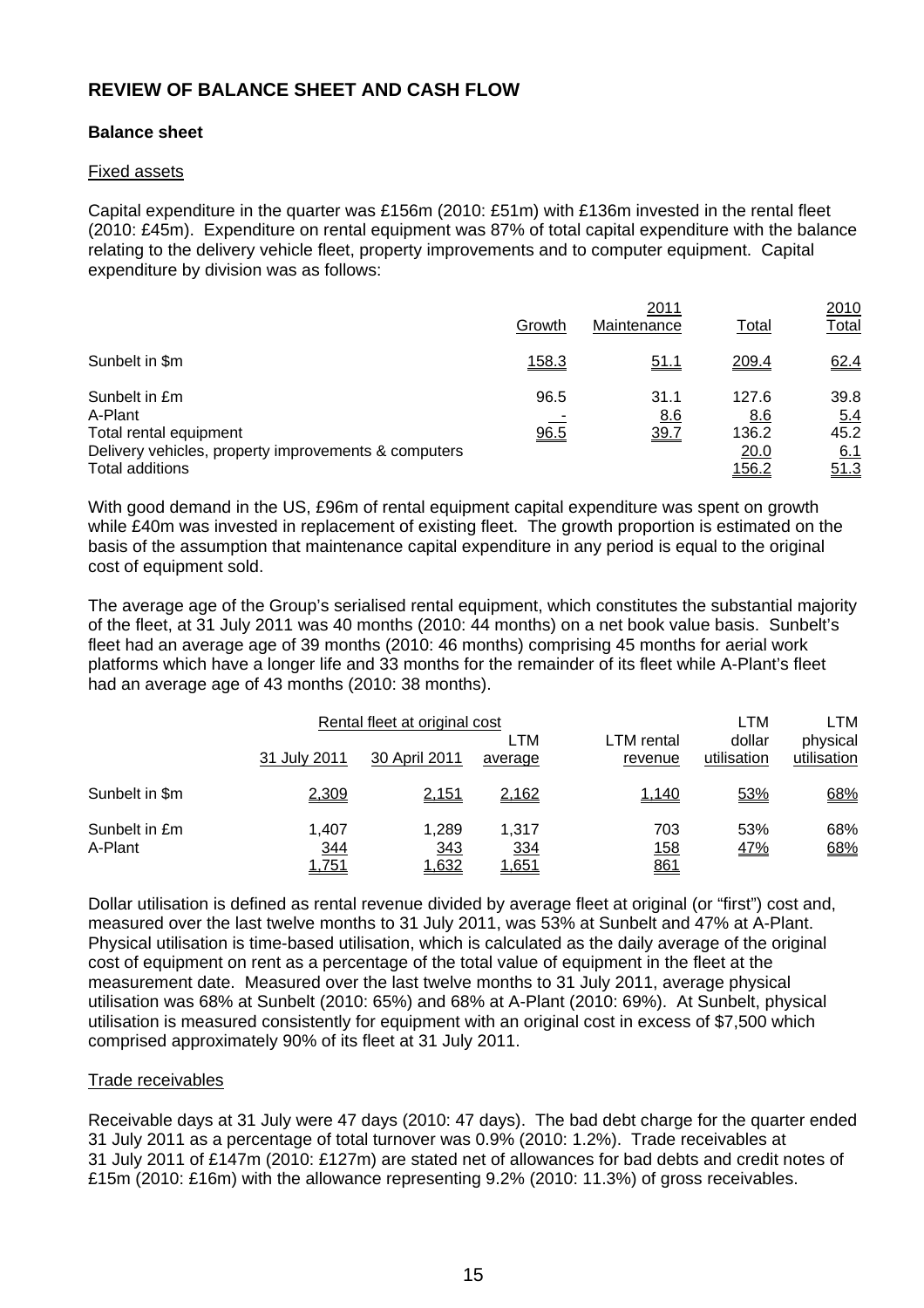#### Trade and other payables

Group payable days were 63 days in 2011 (2010: 54 days) with capital expenditure-related payables, which have longer payment terms, totalling £86m (2010: £29m). Payment periods for purchases other than rental equipment vary between 7 and 45 days and for rental equipment between 30 and 120 days.

#### **Cash flow and net debt**

|                                                                                                                   | Three months to<br>31 July |               | LTM to<br>31 July | Year to<br>30 April |  |
|-------------------------------------------------------------------------------------------------------------------|----------------------------|---------------|-------------------|---------------------|--|
|                                                                                                                   | 2011<br>£m                 | 2010<br>£m    | 2011<br>£m        | 2011<br>£m          |  |
| <b>EBITDA before exceptional items</b>                                                                            | 93.9                       | 78.4          | 299.3             | 283.8               |  |
| Cash inflow from operations before exceptional<br>items and changes in rental equipment<br>Cash conversion ratio* | 58.2<br>62.1%              | 57.3<br>73.1% | 280.6<br>93.7%    | 279.7<br>98.6%      |  |
| Maintenance rental capital expenditure paid                                                                       | (69.0)                     | (45.7)        | (205.5)           | (182.2)             |  |
| Payments for non-rental capital expenditure                                                                       | (19.5)<br>15.8             | (5.4)<br>7.9  | (34.5)<br>62.9    | (20.4)<br>55.0      |  |
| Rental equipment disposal proceeds<br>Other property, plant and equipment disposal proceeds                       | 2.0                        | 2.0           | 4.5               | 4.5                 |  |
| Tax paid (net)                                                                                                    | (1.5)                      | (1.3)         | (4.5)             | (4.3)               |  |
| Financing costs paid                                                                                              | (4.0)                      | (7.5)         | (63.2)            | (66.7)              |  |
| Cash flow before growth capex and                                                                                 |                            |               |                   |                     |  |
| payment of exceptional costs                                                                                      | (18.0)                     | 7.3           | 40.3              | 65.6                |  |
| Growth rental capital expenditure paid                                                                            | (39.9)                     |               | (39.9)            |                     |  |
| Exceptional costs paid                                                                                            | (0.9)                      | (1.3)         | (11.6)            | (12.0)              |  |
| Total cash (used in)/generated from operations                                                                    | (58.8)                     | 6.0           | (11.2)            | 53.6                |  |
| <b>Business acquisitions</b>                                                                                      |                            |               | <u>(34.8)</u>     | (34.8)              |  |
| Total cash (absorbed)/generated                                                                                   | (58.8)                     | 6.0           | (46.0)            | 18.8                |  |
| Dividends paid                                                                                                    |                            |               | (14.6)            | (14.6)              |  |
| Purchase of own shares by the ESOT                                                                                |                            |               | (0.4)             | (0.4)               |  |
| (Increase)/decrease in net debt                                                                                   | (58.8)                     | 6.0           | <u>(61.0)</u>     | 3.8                 |  |

\* Cash inflow from operations before exceptional items and changes in rental equipment as a percentage of EBITDA before exceptional items.

Reflecting a seasonal increase in working capital (particularly trade receivables) which was particularly pronounced as a result of the strong growth in revenue this year, cash inflow from operations before payment of exceptional costs and the net investment in the rental fleet increased by 2% to £58m. The first quarter cash conversion ratio was 62.1% (2010: 73.1%). As the year progresses we anticipate that these seasonal impacts on working capital will substantially reverse.

Total payments for capital expenditure (rental equipment and other PPE) in the first quarter were £128m, lower than the £156m of capital expenditure delivered into the fleet due to the impact of supplier payment terms. Disposal proceeds received totalled £18m, giving net payments for capital expenditure of £110m in the quarter (2010: £41m).

Financing costs paid totalled just £4m and differ from the £12m net accounting charge in the income statement due to the timing of interest payments in the quarter and non-cash interest charges.

Accordingly, in the quarter the Group experienced a cash outflow both before and after discretionary investments made to enlarge the size and hence earnings capacity of its rental fleet. As explained above, however, first quarter cash flow is particularly distorted by the seasonal growth in working capital which we expect to largely reverse as the year unfolds. On a last twelve months basis, to eliminate these seasonal effects, free cash flow (which we define to be before growth investment and exceptionals) was £40m positive after payment of tax and interest. After discretionary growth investment, payment of exceptional costs (closed property costs and financing costs) and acquisitions there was a net outflow of £61m (2010/11 actual: inflow of £4m).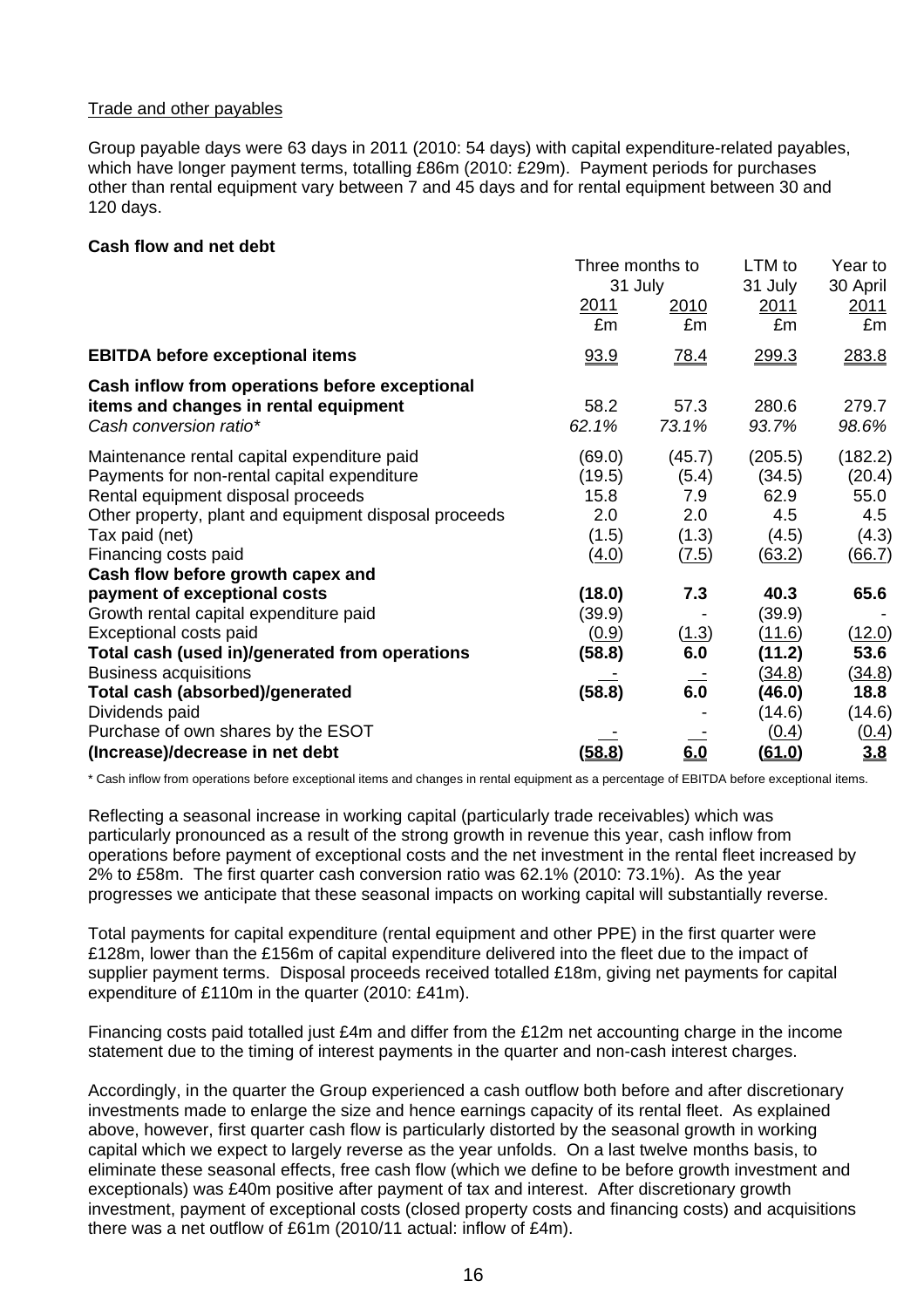#### Net debt

|                                                       | 31 July      |               | 30 April     |  |
|-------------------------------------------------------|--------------|---------------|--------------|--|
|                                                       | <u>2011</u>  | <u>2010</u>   | <u>2011</u>  |  |
|                                                       | £m           | £m            | £m           |  |
| First priority senior secured bank debt               | 527.4        | 355.5         | 467.1        |  |
| Finance lease obligations                             | 3.1          | 3.1           | 3.0          |  |
| 8.625% second priority senior secured notes, due 2015 |              | 156.6         |              |  |
| 9% second priority senior secured notes, due 2016     | 329.8        | 344.9         | 324.4        |  |
|                                                       | 860.3        | 860.1         | 794.5        |  |
| Cash and cash equivalents                             | (12.6)       | <u>(54.6)</u> | (18.8)       |  |
| Total net debt                                        | <u>847.7</u> | 805.5         | <u>775.7</u> |  |

Net debt at 31 July 2011 was £848m with the increase over the past year reflecting principally the net cash outflow set out above. The Group's EBITDA for the twelve months ended 31 July 2011 was £299m and the ratio of net debt to EBITDA was therefore 2.8 times at 31 July 2011 (2010: 3.1 times).

Under the terms of our asset-based senior bank facility, \$1.4bn is committed until March 2016, whilst the \$550m senior secured notes mature in August 2016. Our debt facilities therefore remain committed for the long term, with an average of 4.8 years remaining at 31 July 2011. The weighted average interest cost of these facilities (including non-cash amortisation of deferred debt raising costs) is approximately 5.5%. Financial performance covenants under the \$550m 9% senior secured notes are only measured at the time new debt is raised.

There are two financial performance covenants under the asset-based first priority senior bank facility:

- funded debt to LTM EBITDA before exceptional items not to exceed 4.0 times; and
- a fixed charge ratio (comprising LTM EBITDA before exceptional items less LTM net capital expenditure paid in cash over the sum of scheduled debt repayments plus cash interest, cash tax payments and dividends paid in the last twelve months) which must be equal to or greater than 1.1 times.

These covenants do not, however, apply when excess availability (the difference between the borrowing base and net facility utilisation) exceeds \$168m. At 31 July 2011 availability under the bank facility was \$511m, including \$8m of suppressed availability (\$479m at 30 April 2011) meaning that covenants were not measured at 31 July 2011 and are unlikely to be measured in forthcoming quarters. However, as a matter of good practice, we still calculate the covenant ratios each quarter. At 31 July 2011, as a result of the recent significant investment in our rental fleet, the fixed charge ratio, as expected, did not meet the covenant requirement whilst the leverage ratio did so comfortably. The fact the fixed charge ratio is currently below 1.1 times does not cause concern given the strong availability and management's ability to flex capital expenditure downwards at short notice. Accordingly, the accounts are prepared on a going concern basis.

#### **Principal risks and uncertainties**

Risks and uncertainties in achieving the Group's objectives for the remainder of the financial year, together with assumptions, estimates, judgements and critical accounting policies used in preparing financial information remain unchanged from those detailed in the 2011 Annual Report and Accounts on pages 26 to 33. Our business is subject to significant fluctuations in performance from quarter to quarter as a result of seasonal effects. Commercial construction activity tends to increase in the summer and during extended periods of mild weather and to decrease in the winter and during extended periods of inclement weather. Furthermore, due to the incidence of public holidays in the US and the UK, there are more billing days in the first half of our financial year than the second half leading to our revenue normally being higher in the first half. On a quarterly basis, the second quarter is typically our strongest quarter, followed by the first and then the third and fourth quarters.

In addition, the current trading and outlook section of the interim statement provides commentary on market and economic conditions for the remainder of the year.